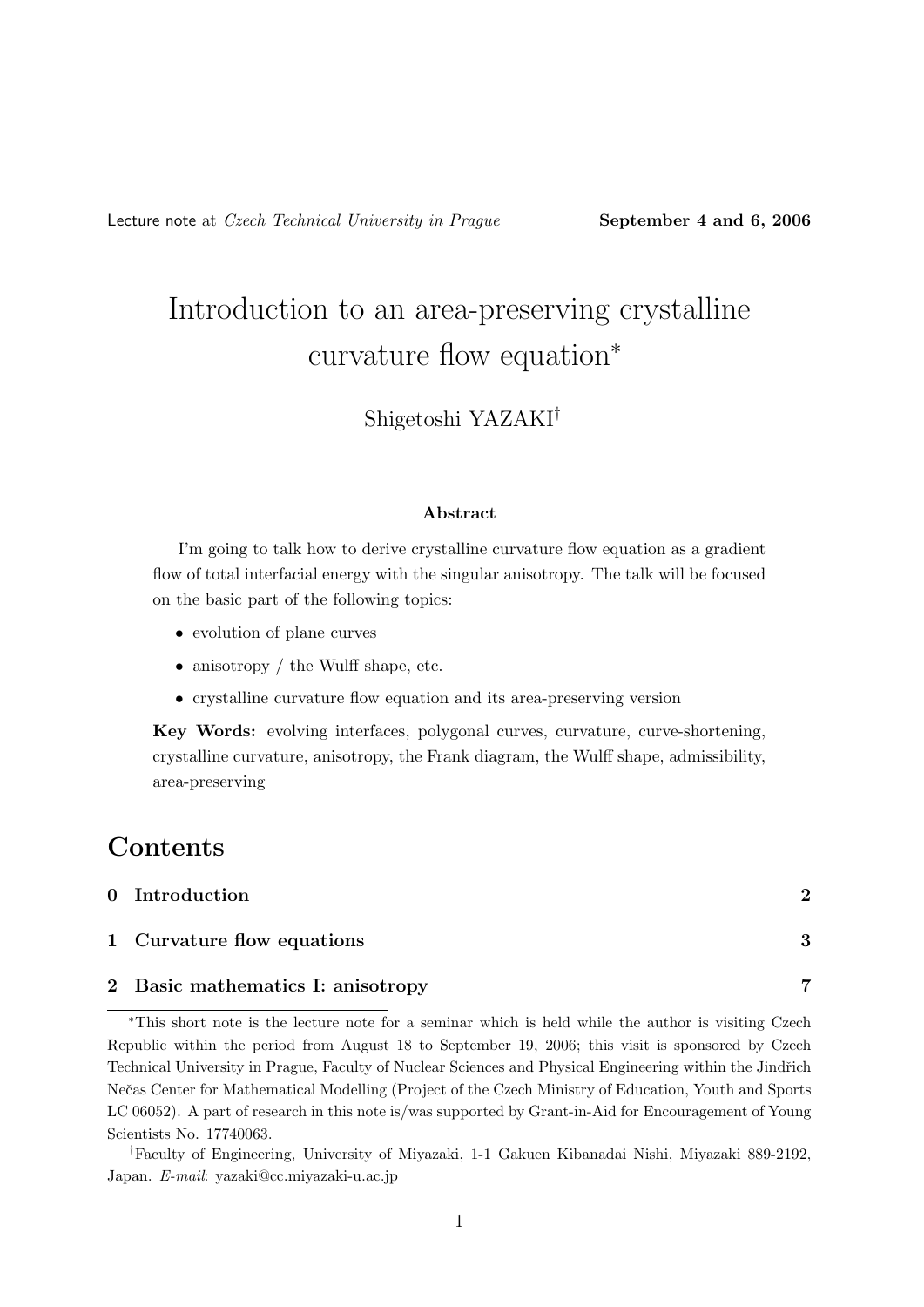| 3 Basic mathematics II: the Wulff shape, etc. |    |
|-----------------------------------------------|----|
| 4 Crystalline curvature flow equation         | 13 |
| 5 Numerical scheme                            | 19 |

# 0 Introduction

Motion by curvature is generally referred as a motion of curves in the plane or surfaces in space which change its shape in time and depend on its bend, especially on its curvature. They are also called curvature flows, since one tracks flows of the family of curves and surfaces parameterized in time. The curvature flow equation is a general term which describes such flows, and has been investigated by many scientists and mathematicians since the 1950's. The crystalline curvature flow equation has been appeared at the end of 1980's by J. E. Taylor, and S. Angenent and M. E. Gurtin.

This lecture will focus mainly on motion of smooth and piecewise linear curves in the plane, and touch on a numerical scheme of crystalline curvature flow equation which is a kind of so-called direct approach. On motion of surfaces, indirect approach (ex. level set methods), other curvature flows, and physical background, the reader is referred to the books by Gurtin [18] and Sethian [32], and the surveys by Taylor, Cahn and Handwerker [38] and Giga [8, 10, 11], and references therein, respectively.

Coming soon! The following two talks will be focused on numerical computation and asymptotic behavior, respectively. In the following first talk,

Title: On the tangential velocity arising in a crystalline approximation of evolving plane curves,

Workshop: First Slovak-Japan workshop on Computational Mathematics (Sep., 9-13, 2006) at Bratislava and Koˇcovce chateu, Slovakia,

I will talk mainly on the following two points:

- Crystalline curvature flow may approximate curvature flow;
- Crystalline algorithm demonstrates how effective it can be as a numerical scheme. In particular, we will see that the tangential velocity plays an important role.

In the following second talk,

Title: Asymptotic behavior of solutions to an area-preserving motion by crystalline curvature,

Workshop: Czech-Japanese Seminar in Applied Mathematics 2006 (Sep., 14- 16, 2006) at FNSPE CTU in Prague,

I will talk on the asymptotic behavior of the solution polygonal curve of the evolution equation (4.3) in section 4 with some numerical simulations in section 5.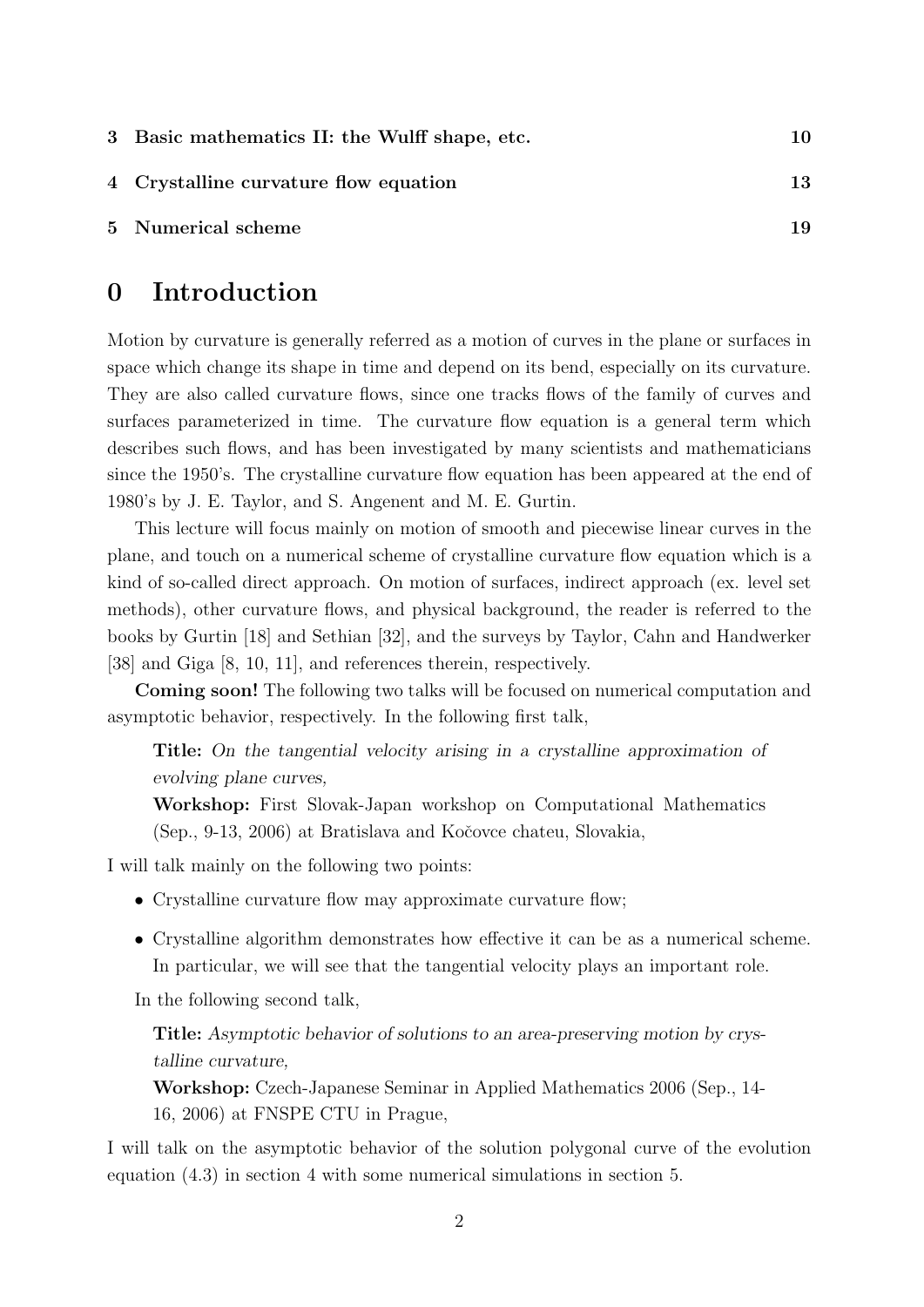#### 1 Curvature flow equations

To catch mathematical characteristics of curvature flows, we shall formulate the typical problem. Let us consider a curve  $\Gamma(t)$  in the plane  $\mathbb{R}^2$  parameterized by time t. We mainly focus on embedded and closed curve, and sometimes mention the case where curves are immersed. In any cases,  $\Gamma(t)$  is assumed to be orientable.

Note: For example, "∞-like" curve in non-orientable. Although we can calculate evolution of such curve, it is open to interpretation [37].

**Plane curves.** In the case where  $\Gamma(t)$  is a simple, closed and smooth curve, positive direction is assumed to be anticlockwise, i.e., the direction moving on the curve  $\Gamma(t)$  with the enclosed region on one's left. By  $n$  we denote the unit outward normal vector of  $\Gamma(t)$ , and by V we denote the growth speed at each point of  $\Gamma(t)$  in the direction of n. In what follows, we will mainly discuss the normal velocity V depending on the normal vector  $\boldsymbol{n}$ and the curvature K in the direction of  $-n$ . The signed convention of the curvature K is that  $K = 1$  if and only if  $\Gamma(t)$  is the unit circle. See Figure 1.



Figure 1: A simple closed curve. In the positive direction, arc-length parameter s is increasing.

Classical curvature flow. The classical and the typical equation which motivates investigation of curvature flow equations is

$$
V = -K.\t\t(1.1)
$$

This is called the classical curvature flow equation. Figure 2 indicates evolution of curve by (1.1). Convex part  $(K > 0)$  of nonconvex curve  $\Gamma(t)$  moves towards the direction of  $-n$  (inward), and concave part  $(K < 0)$  moves towards the direction of n (outward). Any embedded curve becomes convex in finite time [17], and any convex curve shrinks to a single point in finite time and its asymptotic shape is a circle [7]. In the case where the solution curve is immersed, for example, the curve has a single small loop as in Figure 3, we can observe that the single loop shrinks and the curve may have cusp in finite time.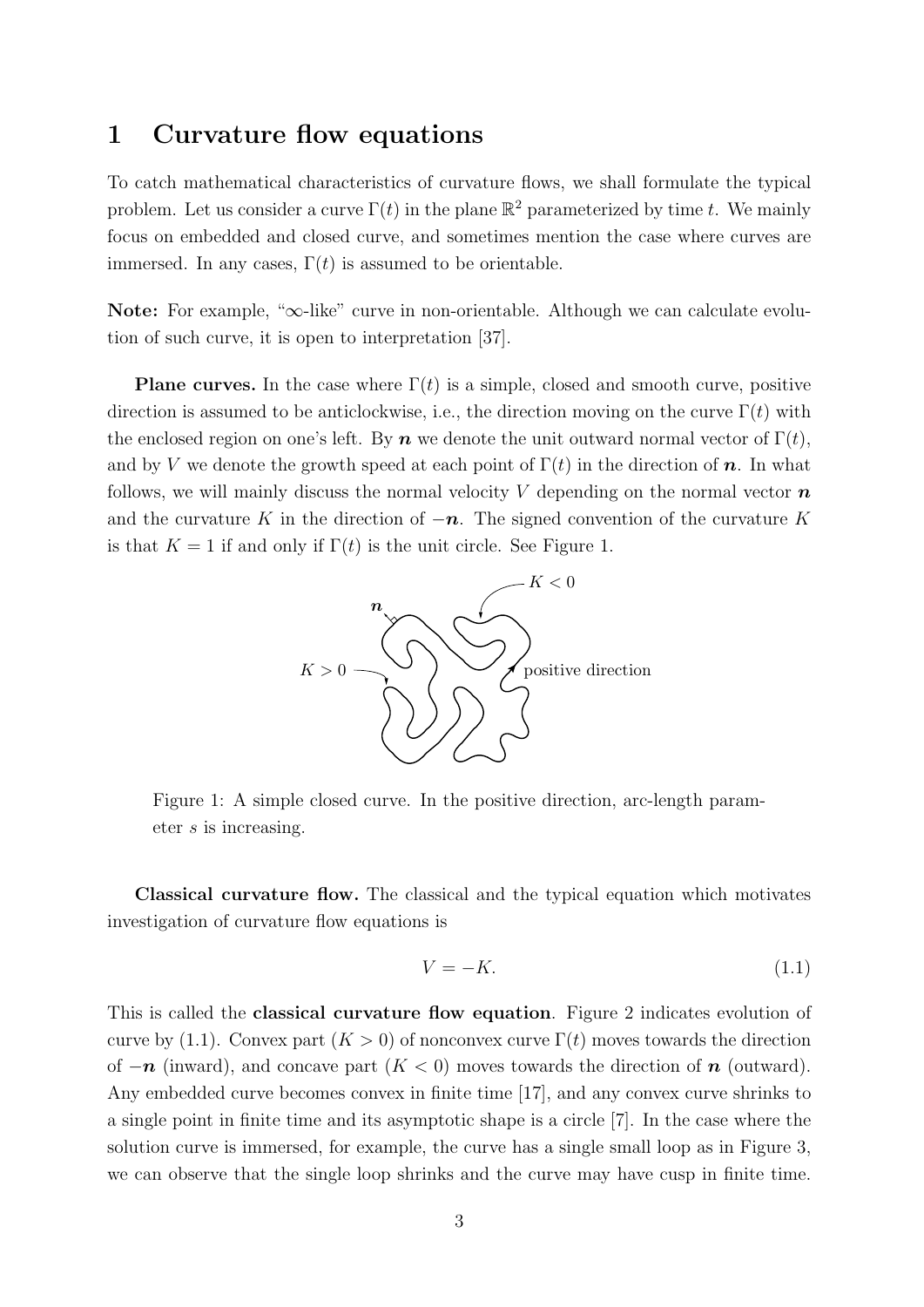$$
W_{1}^{2}W_{2}^{3}W_{3}^{3}W_{4}^{3}W_{5}^{3}W_{6}^{3}W_{7}^{3}W_{8}^{3}W_{9}^{3}W_{9}^{3}W_{9}^{3}W_{9}^{3}W_{9}^{3}W_{9}^{3}W_{9}^{3}W_{9}^{3}W_{9}^{3}W_{9}^{3}W_{9}^{3}W_{9}^{3}W_{9}^{3}W_{9}^{3}W_{9}^{3}W_{9}^{3}W_{9}^{3}W_{9}^{3}W_{9}^{3}W_{9}^{3}W_{9}^{3}W_{9}^{3}W_{9}^{3}W_{9}^{3}W_{9}^{3}W_{9}^{3}W_{9}^{3}W_{9}^{3}W_{9}^{3}W_{9}^{3}W_{9}^{3}W_{9}^{3}W_{9}^{3}W_{9}^{3}W_{9}^{3}W_{9}^{3}W_{9}^{3}W_{9}^{3}W_{9}^{3}W_{9}^{3}W_{9}^{3}W_{9}^{3}W_{9}^{3}W_{9}^{3}W_{9}^{3}W_{9}^{3}W_{9}^{3}W_{9}^{3}W_{9}^{3}W_{9}^{3}W_{9}^{3}W_{9}^{3}W_{9}^{3}W_{9}^{3}W_{9}^{3}W_{9}^{3}W_{9}^{3}W_{9}^{3}W_{9}^{3}W_{9}^{3}W_{9}^{3}W_{9}^{3}W_{9}^{3}W_{9}^{3}W_{9}^{3}W_{9}^{3}W_{9}^{3}W_{9}^{3}W_{9}^{3}W_{9}^{3}W_{9}^{3}W_{9}^{3}W_{9}^{3}W_{9}^{3}W_{9}^{3}W_{9}^{3}W_{9}^{3}W_{9}^{3}W_{9}^{3}W_{9}^{3}W_{9}^{3}W_{9}^{3}W_{9}^{3}W_{9}^{3}W_{9}^{3}W_{9}^{3}W_{9}^{3}W_{9}^{3}W_{9}^{3}W_{9}^{3}W_{9}^{3}W_{9}^{3}W_{9}^{3}W_{9}^{3}W_{9}^{3}W_{9}^{3}W_{9}^{3}W_{9}^{3}W_{9}^{3}W_{9}^{3}W_{9
$$

Figure 2: Evolution of a simple closed curve by (1.1) (from left to right).



Figure 3: Evolution of a immersed closed curve by (1.1) (from left to right). The small loop disappears in finite time.

A detailed analysis of the singularity near the extinction time was done by Angenent and Velázquez [4].

**Example of graph.** In the case where  $\Gamma(t)$  is described by a graph  $y = u(x, t)$ , we have the partial differential equation  $u_t =$  $\overline{u}_{xx}$ equivalent to (1.1) with  $V = (0, u_t)^T \cdot \boldsymbol{n}$ ,

$$
n = \frac{(-u_x, 1)^T}{\sqrt{1 + u_x^2}}
$$
 and  $K = \frac{-u_{xx}}{(1 + u_x^2)^{3/2}}$ , where  $u_t = \partial u/\partial t$ ,  $u_x = \partial u/\partial x$ ,  $u_{xx} = \partial u_x/\partial x$ , and  
\n $(a, b)^T = \begin{pmatrix} a \\ b \end{pmatrix}$ . Figure 4 indicates its numerical example.

Figure 4: Evolution of a graph  $y = u(x, t)$  by the curvature flow equation  $u_t =$  $u_{xx}$  $1 + u_x^2$  $(0 < x < 1)$  (from left to right). The boundary condition is  $u(0) = u(1) = 0$ , and the initial curve is given by  $u(x, 0) = 0.1 \sin(\pi x)$  $0.3\sin(2\pi x) + 0.2\sin(5\pi x).$ 

**Gradient flow.** As Figure 2 and Figure 4 suggested, the circumference  $\mathcal{L}$  of the solution curve  $\Gamma(t)$  is decreasing in time. This is the reason why (1.1) is often called the curve-shortening equation. Actually,  $(1.1)$  is characterized by the gradient flow of  $\mathcal{L}$ as follows. Let a simple closed curve is parameterized such as  $\Gamma = \{x(\theta) \in \mathbb{R}^2; \ \theta \in S^1\}$ , where  $S^1 = \mathbb{R}/2\pi\mathbb{Z}$ . As in Figure 1, by s we denote the arc-length parameter. Then the circumference or the total length  $\mathcal L$  of  $\Gamma$  is given by

$$
\mathcal{L}[\Gamma] = \int_{\Gamma} ds = \int_{S^1} |\boldsymbol{x}_{\theta}| d\theta,
$$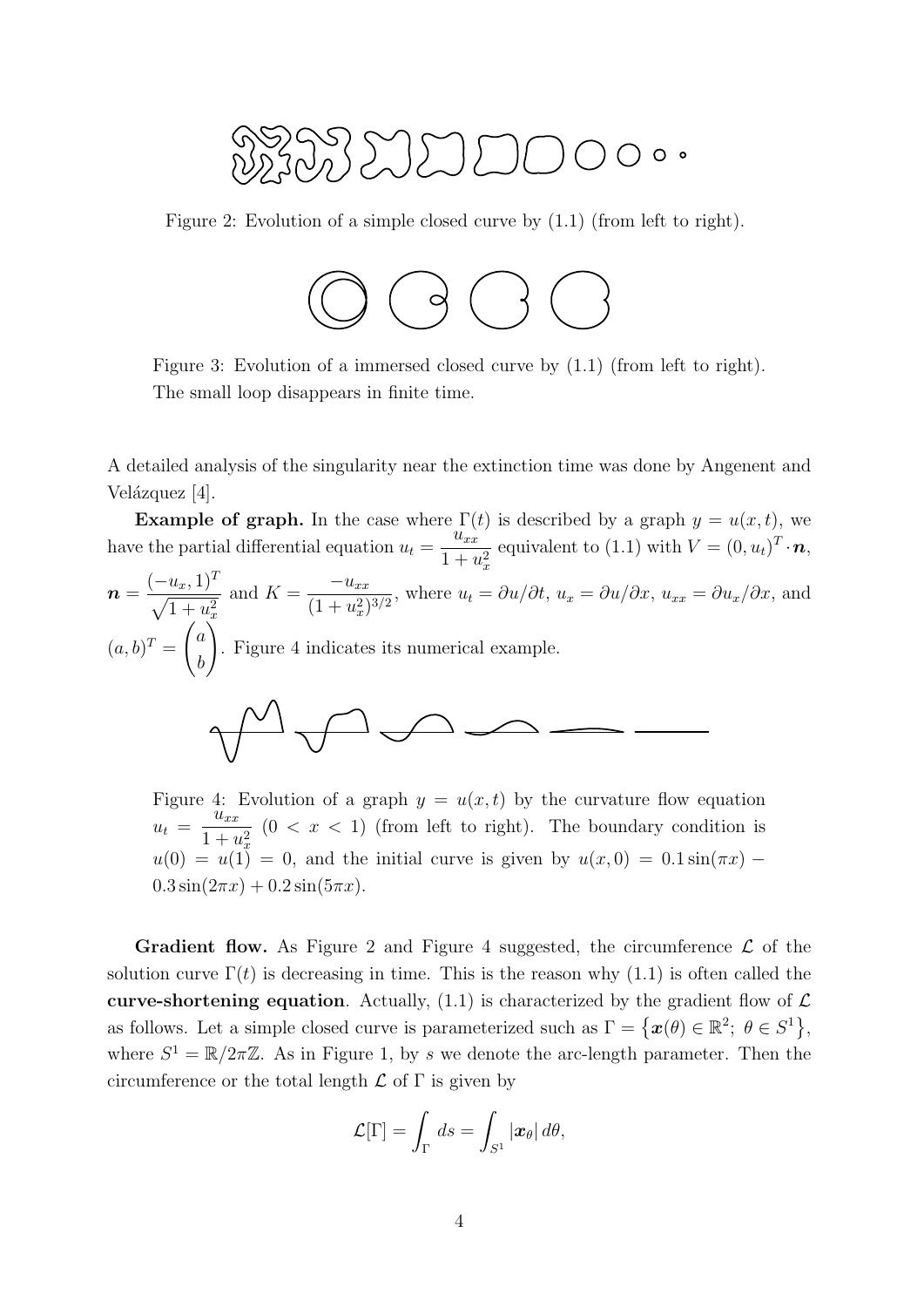since  $ds = |\mathbf{x}_{\theta}| d\theta$  ( $\mathbf{x}_{\theta} = \partial \mathbf{x}/\partial \theta$ ) holds. Now, let  $\varepsilon$  be a small positive parameter and by  $Γ_{εz}$  we denote small deformation of Γ in the direction of z:

$$
\Gamma_{\varepsilon z} = \left\{ \boldsymbol{x}(\theta) + \varepsilon \boldsymbol{z}(\theta) \in \mathbb{R}^2; \ \theta \in S^1 \right\}.
$$

And we define the rate of variation of  $\mathcal{L}[\Gamma]$  in the direction z by

$$
\frac{\delta \mathcal{L}[\Gamma]}{\delta \mathbf{z}} = \left. \frac{d}{d\varepsilon} \mathcal{L}[\Gamma_{\varepsilon \mathbf{z}}] \right|_{\varepsilon=0}.
$$

Hence the first variation of  $\mathcal L$  is as follows:

$$
\frac{\delta \mathcal{L}[\Gamma]}{\delta z} = \int_{\Gamma} -t_s \cdot z \, ds,\tag{1.2}
$$

where  $\mathbf{t} = \mathbf{n}^{\perp}$  is the unit tangent vector,  $(x_1, x_2)^{\perp} = (-x_2, x_1)$ ,  $\mathbf{t}_s = \partial \mathbf{t}/\partial s$ , and  $\mathbf{a} \cdot \mathbf{b}$ is the Euclidean inner product between  $\boldsymbol{a}$  and  $\boldsymbol{b}$ . We regard formally the left-handside as the inner product grad  $\mathcal{L}[\Gamma] \bullet z$  which is analogue to a directional derivative, and we define this inner product by the right-hand-side. The gradient flow is given by  $x_t = -\operatorname{grad} \mathcal{L}[\Gamma] = t_s = -K\mathbf{n}$ . (Note: The relation  $\mathbf{n}_s = K\mathbf{t}$  and  $\mathbf{n}_s = -K\mathbf{n}$  are known as Frenet-Serret formulae.) Therefore we obtain  $(1.1)$ :  $V = x_t \cdot n = -K$ . By means of the above,  $(1.1)$  is the equation which requires movement of curve in the most decreasing direction of  $\mathcal L$  (in the sense of the above inner product).

**Exercise 1** Show  $(1.2)$ .

**Remark:** The time derivative of  $\mathcal{L} = \mathcal{L}(t)$  is given by the following equation:

$$
\frac{d}{dt}\mathcal{L}(t) = \frac{\delta \mathcal{L}[\Gamma]}{\delta \mathbf{z}}\bigg|_{\mathbf{z}=\mathbf{x}_t} = \int_{\Gamma} K \mathbf{n} \cdot \mathbf{x}_t ds = \int_{\Gamma} KV \, ds.
$$

Hence in the case where  $V = -K$ , we have  $\frac{d}{dt}$  $\frac{d}{dt}\mathcal{L}(t) = -$ Γ  $K^2 ds \leq 0$ , i.e., the curve is shortening in time.

Area-preserving curvature flow. Besides the curve-shortening flow, there has also been interest in area-preserving flows. The typical flow is the gradient flow of  $\mathcal L$  along curves which enclose a fixed area as follows:

$$
V = \overline{K} - K,\tag{1.3}
$$

where  $\overline{K}$  is the average of  $K: \overline{K} =$ Γ  $K ds / \frac{1}{2}$ Γ  $ds = 2\pi/\mathcal{L}$  if  $\Gamma$  is simple and closed,  $\overline{K} = 2\eta\pi/\mathcal{L}$  if  $\Gamma$  is immersed with the rotation number being  $\eta = 2, 3, \ldots$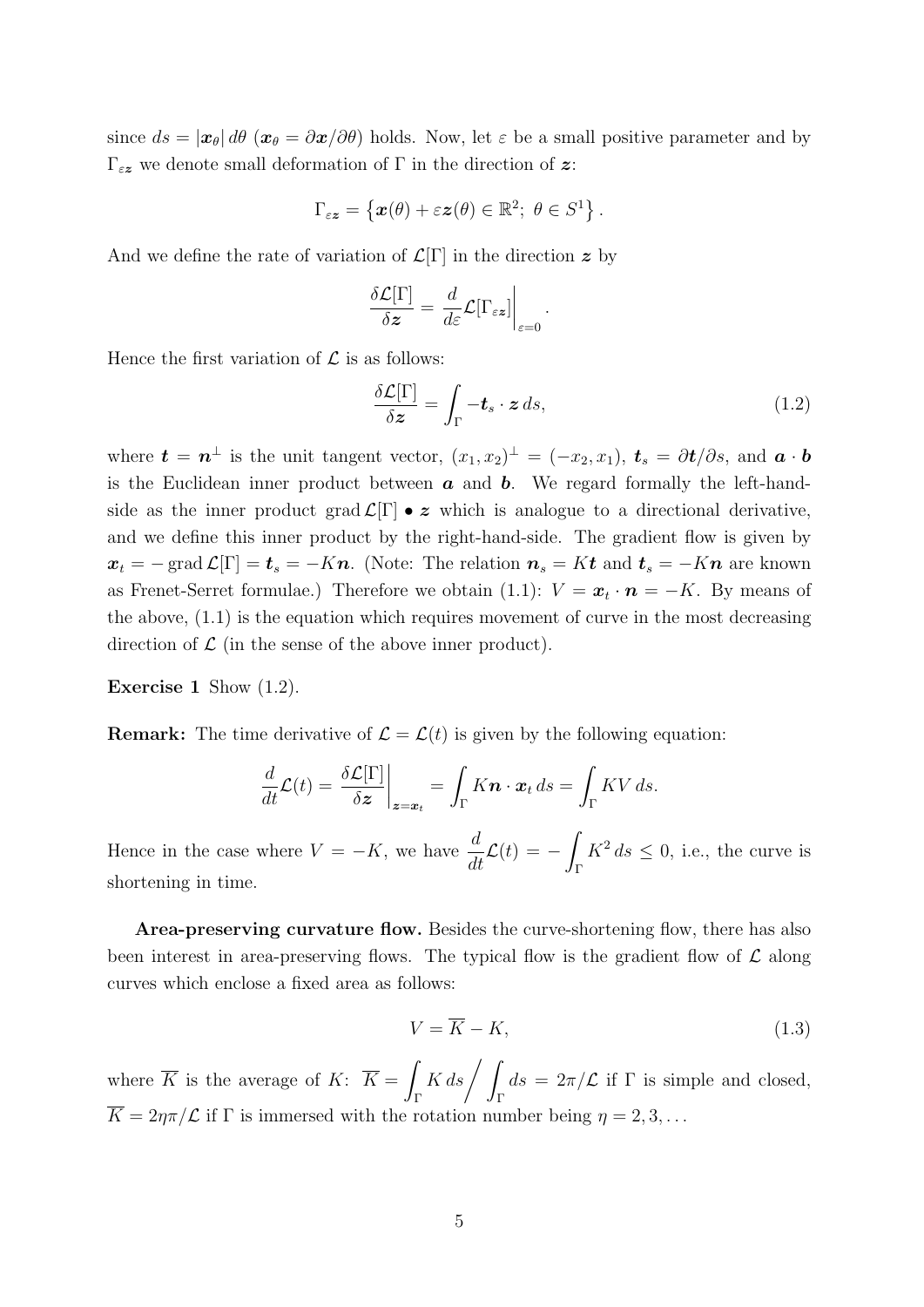**Exercise 2** The enclosed area  $\mathcal A$  of  $\Gamma$  is given by

$$
\mathcal{A}[\Gamma] = \frac{1}{2} \int_{\Gamma} \boldsymbol{x} \cdot \boldsymbol{n} \, ds = -\frac{1}{2} \int_{S^1} \boldsymbol{x} \cdot \boldsymbol{x}^\perp_\theta \, d\theta,
$$

since the outward normal vector is  $\bm{n} = -\bm{x}^{\perp}_{\theta}/|\bm{x}_{\theta}|$ . Show the first variation of  $\mathcal{A}$ :

$$
\frac{\delta \mathcal{A}[\Gamma]}{\delta \mathbf{z}} = \left. \frac{d}{d\varepsilon} \mathcal{A}[\Gamma_{\varepsilon \mathbf{z}}] \right|_{\varepsilon = 0} = \int_{\Gamma} \mathbf{n} \cdot \mathbf{z} \, ds. \tag{1.4}
$$

By taking  $\boldsymbol{z} = -\operatorname{grad} \mathcal{L}[\Gamma] = \boldsymbol{t}_s$ , we have  $\boldsymbol{n} \cdot \boldsymbol{t}_s \, ds \ = \ K ds$ . Hence by taking Γ Γ  $\boldsymbol{z} = \boldsymbol{t}_s - \overline{K} \boldsymbol{n}$ , we have  $\frac{\delta \mathcal{A}[\Gamma]}{\delta \boldsymbol{z}}$  $= 0$ . Thus we arrive at equation  $(1.3)$ .  $\Lambda$ 

$$
\parallel\,\parallel\,\parallel\,\parallel\,\parallel\,\parallel\,\parallel\,\parallel\,\parallel\,\parallel\,\parallel\,\parallel
$$

Figure 5: Evolution of a convex curve by (1.3) (from left to right).

**Remark:** The time derivative of  $\mathcal{A} = \mathcal{A}(t)$  is given by the following equation:

$$
\frac{d}{dt}\mathcal{A}(t) = \frac{\delta \mathcal{A}[\Gamma]}{\delta \mathcal{z}}\bigg|_{\mathcal{z}=\mathcal{x}_t} = \int_{\Gamma} \mathbf{n} \cdot \mathcal{x}_t ds = \int_{\Gamma} V ds.
$$

Hence in the case where  $V = -K$ , we have  $\frac{d}{dt}$  $\frac{d}{dt}\mathcal{A}(t) = -$ Γ  $K ds = -2\pi$ . Therefore, if  $\Gamma$ is a Jordan curve, then it disappears exactly at the time  $2\pi/\mathcal{A}(0)$ .

**Exercise 3** In the case where 
$$
V = \overline{K} - K
$$
, show  $\frac{d}{dt} \mathcal{L}(t) \le 0$  and  $\frac{d}{dt} \mathcal{A}(t) = 0$ .

Gage [6] proved that any convex curve converges to a circle as time tends to infinity (see Figure 5), and conjectured that a nonconvex curve may intersect; this conjecture was proved rigorously by Mayer and Simonett [30].

Open Problems: The following two problems are still open: One is the problem whether the small loop may shrink or not. Figure 6 is a numerical example, and it suggests that extinction occurs in finite time. The other one is the problem whether any embedded curve becomes eventually convex or not, even if self-intersection occurred. In the curveshortening case, these problems have been already analyzed, as it was mentioned above.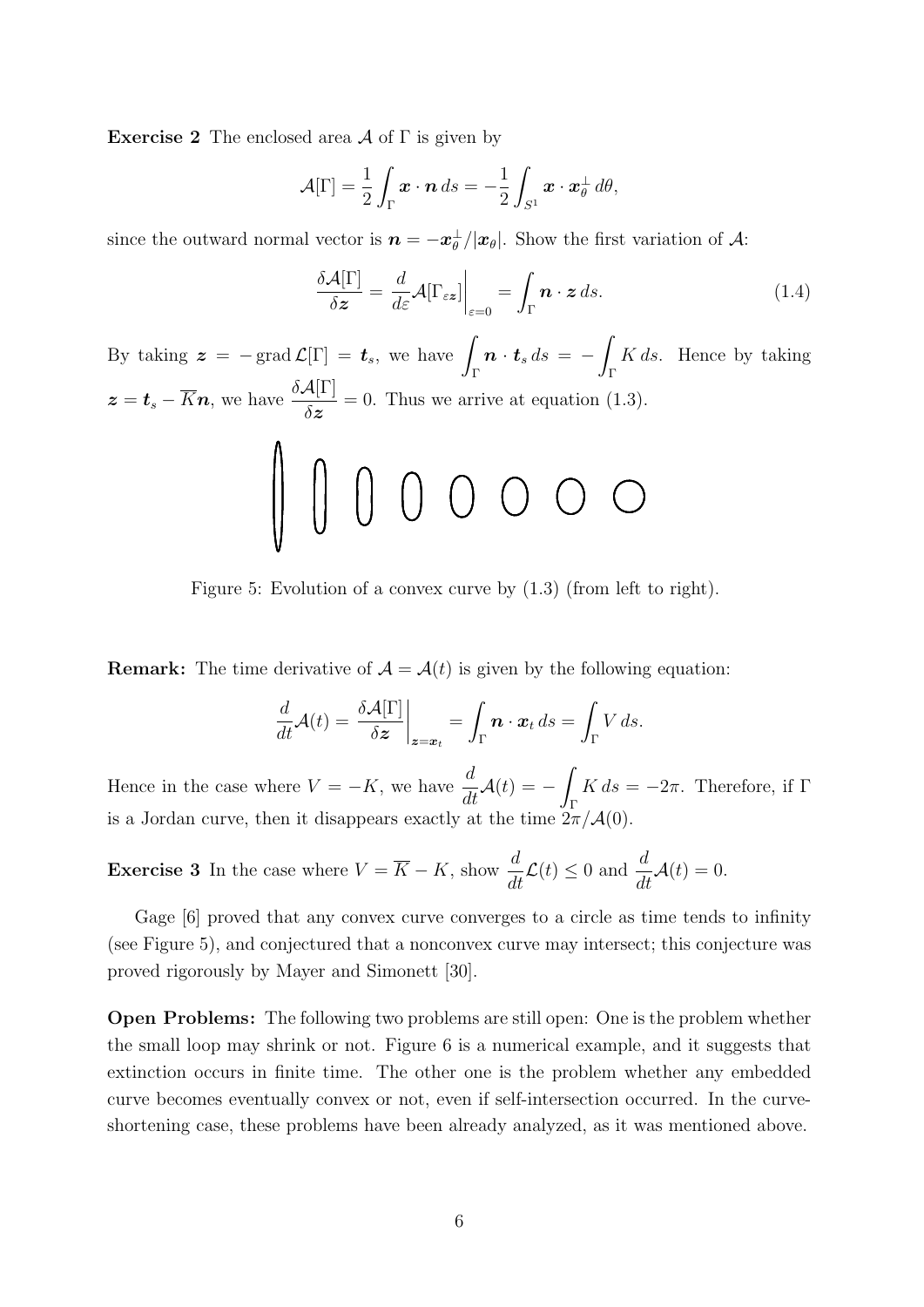

Figure 6: Evolution of a immersed closed curve by (1.3) (from left to right). The small loop disappears in finite time (at least numerically).

### 2 Basic mathematics I: anisotropy

In the field of material sciences and crystallography, we need to explain the anisotropy — phenomenon of interface motion which depends on the normal direction, i.e., model equations have to contain effects of anisotropy of materials or crystals.

Note: There is two kinds of anisotropy: one is kinetic anisotropy which appears in the problem of growth form, and the other is equilibrium anisotropy which appears in the problem of equilibrium form.

Interfacial energy. For example, if the crystal growth of snow flakes is regarded as motion of closed plane curve, then some points on the interface  $\Gamma$  are easy to growth in the case where their normal directions are in the six special directions. To explain these phenomena, it is convenient to define an interfacial energy on the curve  $\Gamma$  which has line density  $\gamma(n) > 0$ . Integration of  $\gamma$  over  $\Gamma$  is the total interfacial energy:

$$
\mathcal{E}_{\gamma}[\Gamma] = \int_{\Gamma} \gamma(\boldsymbol{n}) \, ds.
$$

In the case where  $\gamma \equiv 1$ ,  $\mathcal{E}_{\gamma}$  is nothing but the total length  $\mathcal{L}$ , and its gradient flow was (1.1). For a general  $\gamma$ , what is the gradient flow of  $\mathcal{E}_{\gamma}$ ?

Extension of  $\gamma$ . The function  $\gamma(n)$  can be extended to the function  $x \in \mathbb{R}^2$  by putting  $\overline{a}$  $\overline{a}$  $\mathbf{r}$ 

$$
\gamma(\boldsymbol{x}) = \begin{cases} |\boldsymbol{x}| \,\gamma\left(\frac{\boldsymbol{x}}{|\boldsymbol{x}|}\right), & \boldsymbol{x} \neq \boldsymbol{0}, \\ 0, & \boldsymbol{x} = \boldsymbol{0}. \end{cases}
$$

This extension is called the extension of positively homogeneous of degree 1, since

$$
\gamma(\lambda \bm{x}) = \lambda \gamma(\bm{x})
$$

holds for  $\lambda \geq 0$  and  $\boldsymbol{x} \in \mathbb{R}^2$ . We will use the same notation  $\gamma$  for the extended function. Hereafter we assume that  $\gamma$  is positive for  $x \neq 0$ , and positively homogeneous of degree 1 function.

**Remark:** The isotropic case  $\gamma(n) \equiv 1$  holds if and only if  $\gamma(x) = |x|$ .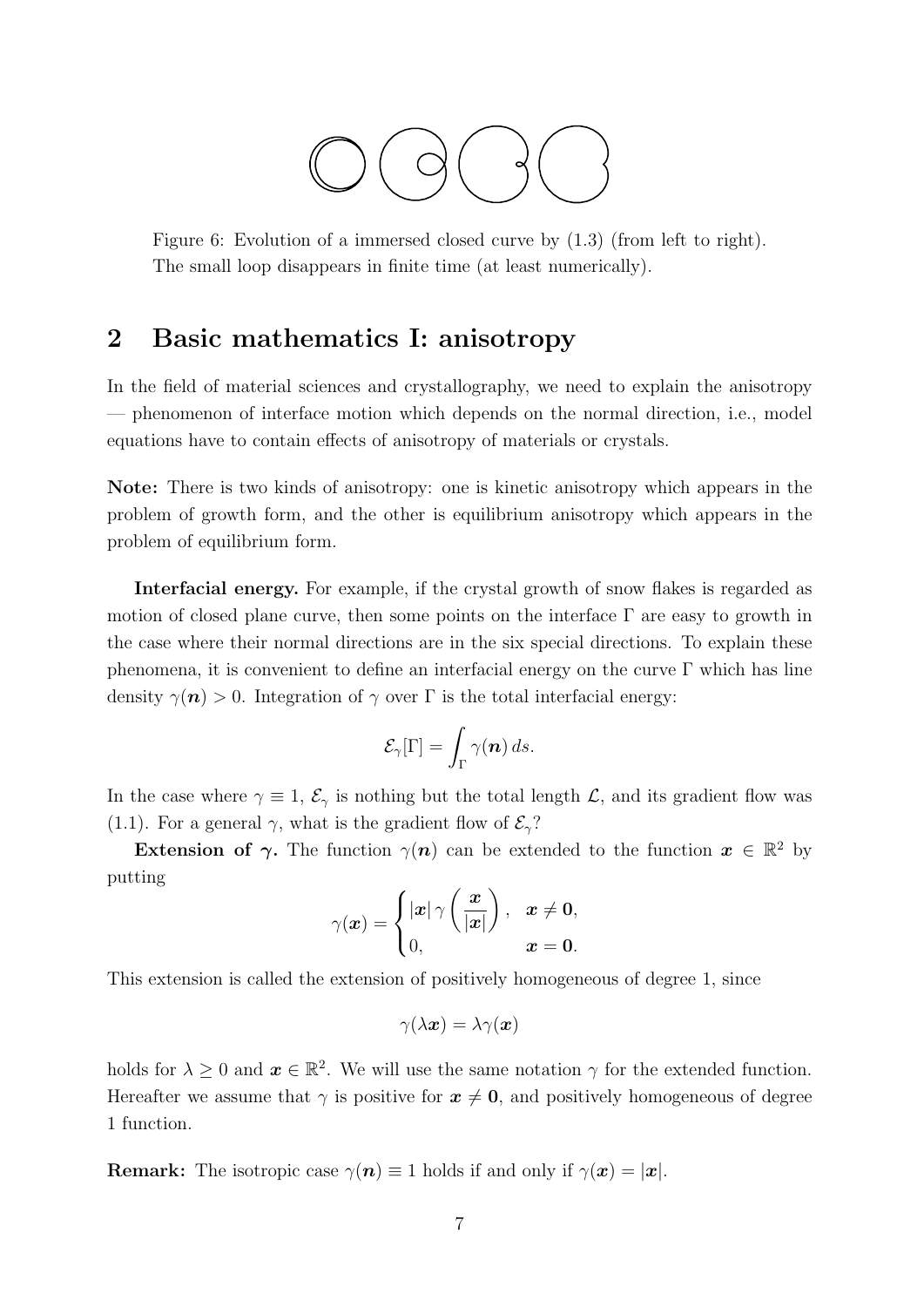We assume that  $\gamma \in C^2(\mathbb{R}^2 \setminus \{0\})$ . Then the following properties hold:

- $\nabla \gamma(\lambda x) = \nabla \gamma(x)$  ( $\nabla \gamma$  is homogeneous of degree 0),
- $\gamma(\boldsymbol{x}) = \boldsymbol{x} \cdot \nabla \gamma(\boldsymbol{x})$  (In particular,  $\gamma(\boldsymbol{n}) = \boldsymbol{n} \cdot \nabla \gamma(\boldsymbol{n})$  holds),
- Hess  $\gamma(\lambda x) = \frac{1}{\lambda}$ λ Hess  $\gamma(x)$  (Hess  $\gamma$  is homogeneous of degree -1),

where Hess  $\gamma =$  $\overline{\phantom{a}}$  $\gamma_{11}$   $\gamma_{12}$  $\begin{pmatrix} \gamma_{11} & \gamma_{12} \\ \gamma_{21} & \gamma_{22} \end{pmatrix}$ is the Hessian of  $\gamma$  ( $\gamma_{ij} = \frac{\partial^2 \gamma}{\partial x_i \partial x_j}$  for  $i, j \in \{1, 2\}$  and  $\bm{x} = (x_1, x_2)$ .

Exercise 4 Show these properties.

Weighted curvature flow. The gradient flow of the total interfacial energy

$$
\mathcal{E}_{\gamma}[\Gamma] = \int_{\Gamma} \gamma(\boldsymbol{n}) \, ds = \int_{S^1} \gamma(-\boldsymbol{x}_{\theta}^{\perp}) \, d\theta
$$

is grad  $\mathcal{E}_{\gamma}[\Gamma] = -(\text{Hess}\,\gamma(\boldsymbol{n})\boldsymbol{t})^{\perp}K$ . Hence the gradient flow is given by  $\boldsymbol{x}_t = -\text{grad}\,\mathcal{E}_{\gamma}[\Gamma] =$  $(Hess \gamma(n)t)^{\perp} K$ , and we obtain the following normal velocity  $V = x_t \cdot n$ :

$$
V = (\text{Hess}\,\gamma(\boldsymbol{n})\boldsymbol{t})^{\perp} \cdot \boldsymbol{n}K = -\Lambda_{\gamma}(\boldsymbol{n}),\tag{2.1}
$$

where  $\Lambda_\gamma(\bm{n}) \,=\, (\textrm{Hess}\,\gamma(\bm{n})\bm{n}^\perp)\cdot\bm{n}^\perp K.$  This  $\Lambda_\gamma(\bm{n})$  is called weighted curvature or anisotropic curvature, and (2.1) is called the weighted curvature flow equation or anisotropic curvature flow equation.

**Exercise 5** Show grad  $\mathcal{E}_{\gamma}[\Gamma] = -(\text{Hess }\gamma(n)\mathbf{t})^{\perp}K$ .

**Exercise 6** Try the calculation of the gradient flow of  $\mathcal{E}_{\gamma}[\Gamma] = \Gamma$ Γ  $\gamma(\boldsymbol{x})$  ds, i.e., this is the case where the line density  $\gamma$  depends on the position  $\boldsymbol{x}$ .

Weighted curvature. Meaning of the weighted curvature  $\Lambda_{\gamma}(n)$  will be more clearly as follows: Let  $\theta$  be the exterior normal angle such as  $\mathbf{n} = \mathbf{n}(\theta) = (\cos \theta, \sin \theta)$  and  $\mathbf{t} = \mathbf{t}(\theta) = (-\sin \theta, \cos \theta)$ . Put  $\hat{\gamma}(\theta) = \gamma(\mathbf{n}(\theta))$  defined on  $S^1$ . Then we obtain

$$
\Lambda_{\gamma}(\boldsymbol{n}(\theta)) = (\widehat{\gamma}(\theta) + \widehat{\gamma}''(\theta))K,
$$

where  $\hat{\gamma}''(\theta) = d\hat{\gamma}'(\theta)/d\theta$ ,  $\hat{\gamma}'(\theta) = d\hat{\gamma}(\theta)/d\theta$ .

Exercise 7 Show this equation.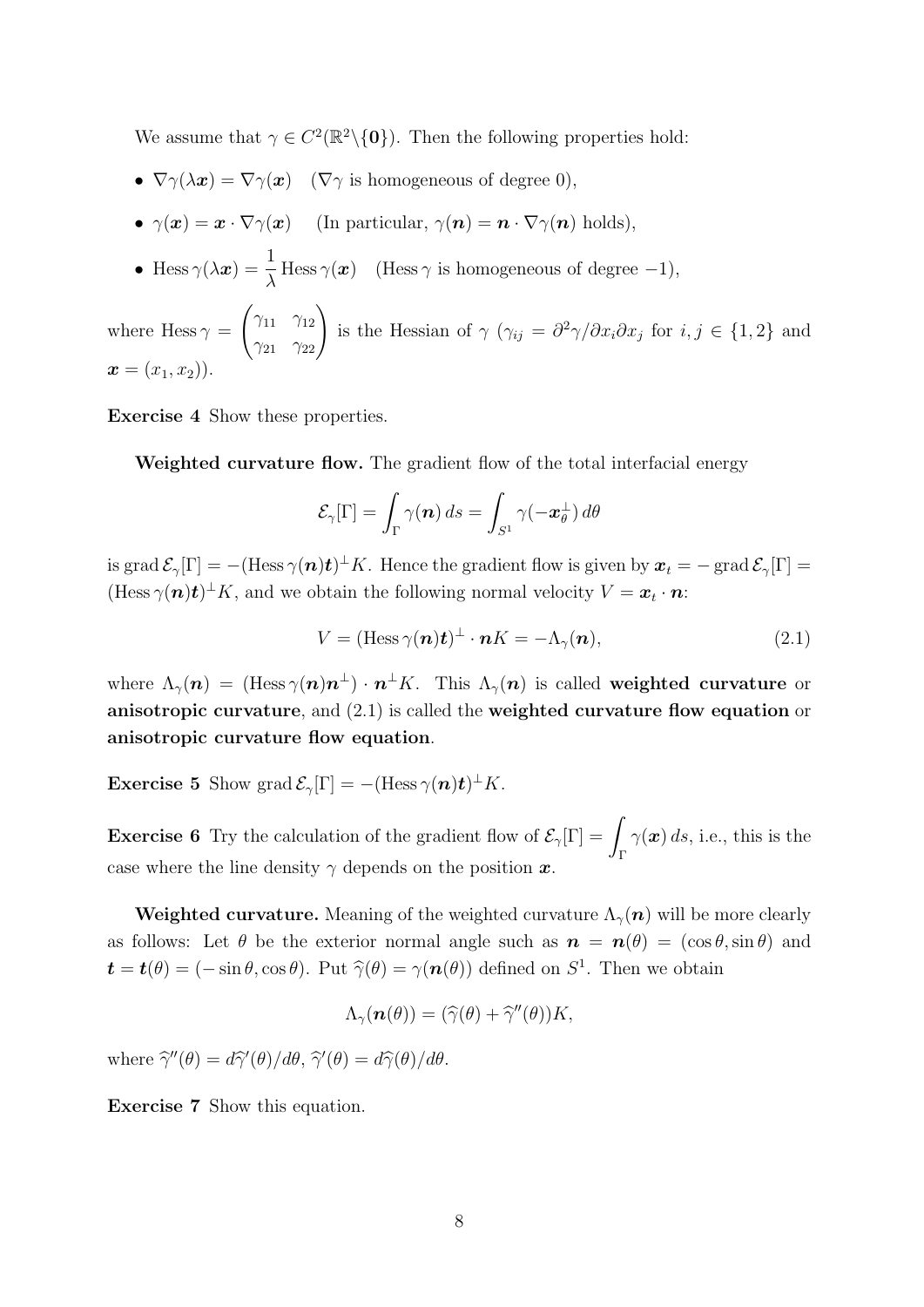**Example of**  $\gamma$ **.** Let us construct an example of characteristic  $\gamma$ . For a natural number M, we extend the line segment  $y = x$   $(x \in [0, 2\pi/M])$  to  $2\pi/M$ -periodic function  $p(x)$ such as  $\overline{a}$  $\sqrt{ }$  $\mathbf{r}$ 

$$
p(x) = \frac{2}{M} \left( \arctan\left(\tan\left(\frac{M}{2}x - \frac{\pi}{2}\right)\right) + \frac{\pi}{2}\right),
$$

and by  $q(x)$  we denote a concave and symmetric function with respect to the central line  $x = \pi/M$  defined on [0,  $2\pi/M$ ]. For example,

$$
g(x) = \frac{\sin x + \sin(2\pi/M - x)}{\sin(2\pi/M)}.
$$

The following function  $\gamma_p$  is a  $2\pi/M$ -periodic function with the number of peak being M on  $[0, 2\pi/M]$  (Figure 8 (left)).

$$
\gamma_p(\theta) = g(p(\theta)), \quad \theta \in \mathbb{R}.
$$

Note that  $\gamma_p$  is not differentiable at  $2\pi k/M$  ( $k \in \mathbb{Z}$ ). Then by using  $\rho_\mu(x) = \sqrt{x^2 + \mu^{-2}}$ , we construct a smooth function  $\gamma_{\mu}$  (Figure 8 (left)):

$$
\gamma_{\mu}(\theta) = \rho_{\mu}(\gamma_p(\theta) - 1) + 1, \quad \theta \in \mathbb{R}.
$$

As  $\mu$  tends to infinity,  $\rho_{\mu}(x)$  converges to  $|x|$ , and then  $\gamma_{\mu}$  converges to  $\gamma_{p}$  formally.

In general, if the curve  $\Gamma(t)$  is strictly convex, then the solution K of (2.1) satisfies the partial differential equation  $K_t = K^2((-V)_{\theta\theta} + (-V))$   $(V_{\theta\theta} = \partial^2 V/\partial \theta^2)$ . See the book of Gurtin [18] or Exercise 8 below. Hence if  $\hat{\gamma} + \hat{\gamma}'' > 0$  holds, then the PDE is quasi-linear strictly parabolic type and its Cauchy problem is solvable. We note that  $\gamma_\mu$ satisfies  $\gamma_{\mu} + \gamma_{\mu}'' > 0$ .

**Exercise 8** Check the following story: Using the hight function  $h = x \cdot n$ , the curve  $\Gamma = {\mathbf{x}}$  is described as  $\mathbf{x} = h\mathbf{n} + h_\theta \mathbf{t}$ , if  $\Gamma$  is strictly convex. Hence  $h_{\theta\theta} = K^{-1} - h$  holds, and then we have  $(K^{-1})_t = V_{\theta\theta} + V$  by  $V = h_t$ .

Figure 7 indicates evolution of solution curves of (2.1) by using the interfacial energy density  $\hat{\gamma} = \gamma_{\mu}$  in the case where  $M = 6$  and  $\mu = 15$ . The asymptotic shape seems to be a round hexagon which is strikingly different from the one in Figure 2.



Figure 7: Evolution of a simple closed curve by (2.1) (from left to right). The initial curve is the same as in Figure 2.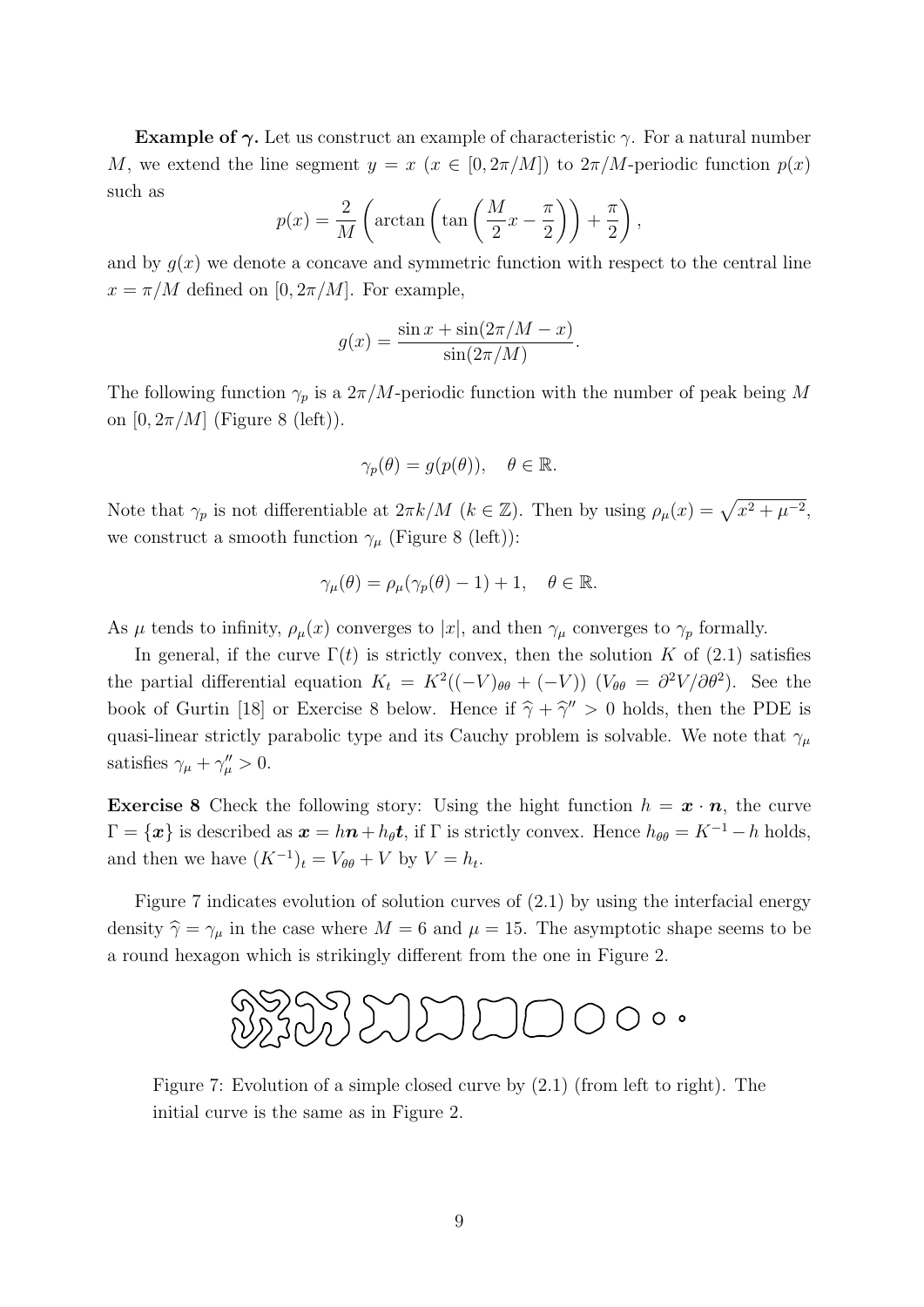#### 3 Basic mathematics II: the Wulff shape, etc.

We will consider  $\gamma_p$  and  $\gamma_\mu$  by graphical constructions.

**The Frank diagram.** Figure 8 (left) indicates the graph of  $\gamma = \gamma_p(\theta)$  and  $\gamma = \gamma_p(\theta)$ , respectively; and Figure 8 (middle) indicates the polar coordinate of each  $\gamma$ :

$$
\mathcal{C}_{\gamma} = \left\{ \gamma(\boldsymbol{n}(\theta))\boldsymbol{n}(\theta); \ \theta \in S^1 \right\}.
$$

Incidentally, to observe the characteristic of  $\gamma$ , the following **Frank diagram** (Figure 8)



Figure 8: In each figure, the solid line is  $\gamma_p(\theta)$ , and the dotted line is  $\gamma_\mu(\theta)$  $(\mu = 15)$ , respectively.  $M = 6$  in any case. (Left): graphs of  $\gamma_p(\theta)$  and  $\gamma_\mu(\theta)$ . The horizontal axis is  $0 \le \theta \le 2\pi$ , and the vertical axis is magnified for easy to observe. At each point  $\theta = 2\pi k/M$  ( $k \in \mathbb{Z}$ ), the function  $\gamma_p(\theta)$  (resp.  $\gamma_\mu(\theta)$ ) achieves the minimum value 1 (resp.  $1+1/\mu$ ). (Middle):  $\mathcal{C}_{\gamma_p}$  and  $\mathcal{C}_{\gamma_\mu}$ . (Right): the Frank diagram  $\mathcal{F}_{\gamma_p}$  and  $\mathcal{F}_{\gamma_\mu}$ .  $\mathcal{F}_{\gamma_p}$  is a regular M-polygon.

(right)) is more useful than a graph of  $\gamma$  and  $\mathcal{C}_{\gamma}$ :

$$
\mathcal{F}_{\gamma} = \left\{ \frac{\boldsymbol{n}(\theta)}{\gamma(\boldsymbol{n}(\theta))}; \ \theta \in S^1 \right\} = \left\{ \boldsymbol{x} \in \mathbb{R}^2; \ \gamma(\boldsymbol{x}) = 1 \right\}.
$$

From this definition  $\mathcal{F}_{\gamma} = \mathcal{C}_{1/\gamma}$  holds.

Exercise 9 Show the following three proposition are equivalent.

- (1) The set enclosed by  $\mathcal{F}_{\gamma}$ , say  $F =$  $\overline{a}$  $\boldsymbol{x} \in \mathbb{R}^2; \; \gamma(\boldsymbol{x}) \leq 1$ ª , is convex.
- (2) The function  $\gamma$  satisfies  $\gamma((1-\lambda)\mathbf{x}+\lambda\mathbf{y}) \leq (1-\lambda)\gamma(\mathbf{x}) + \lambda\gamma(\mathbf{y})$  for  $\mathbf{x}, \mathbf{y} \in \mathbb{R}^2$  and  $\lambda \in [0, 1]$ . (That is,  $\gamma$  is convex.)
- (3) The function  $\gamma$  satisfies  $\gamma(x+y) \leq \gamma(x) + \gamma(y)$  for  $x, y \in \mathbb{R}^2$ . (That is,  $\gamma$  is subadditive.)

The interfacial energy  $\gamma$  can be classified by the Frank diagram  $\mathcal{F}_{\gamma}$ . Since the sign of the curvature of the curve  $\mathcal{F}_{\gamma}$  agrees with the sign of  $\hat{\gamma} + \hat{\gamma}$ , then as mentioned above, the initial value problem of (2.1) can be caught in the framework of parabolic partial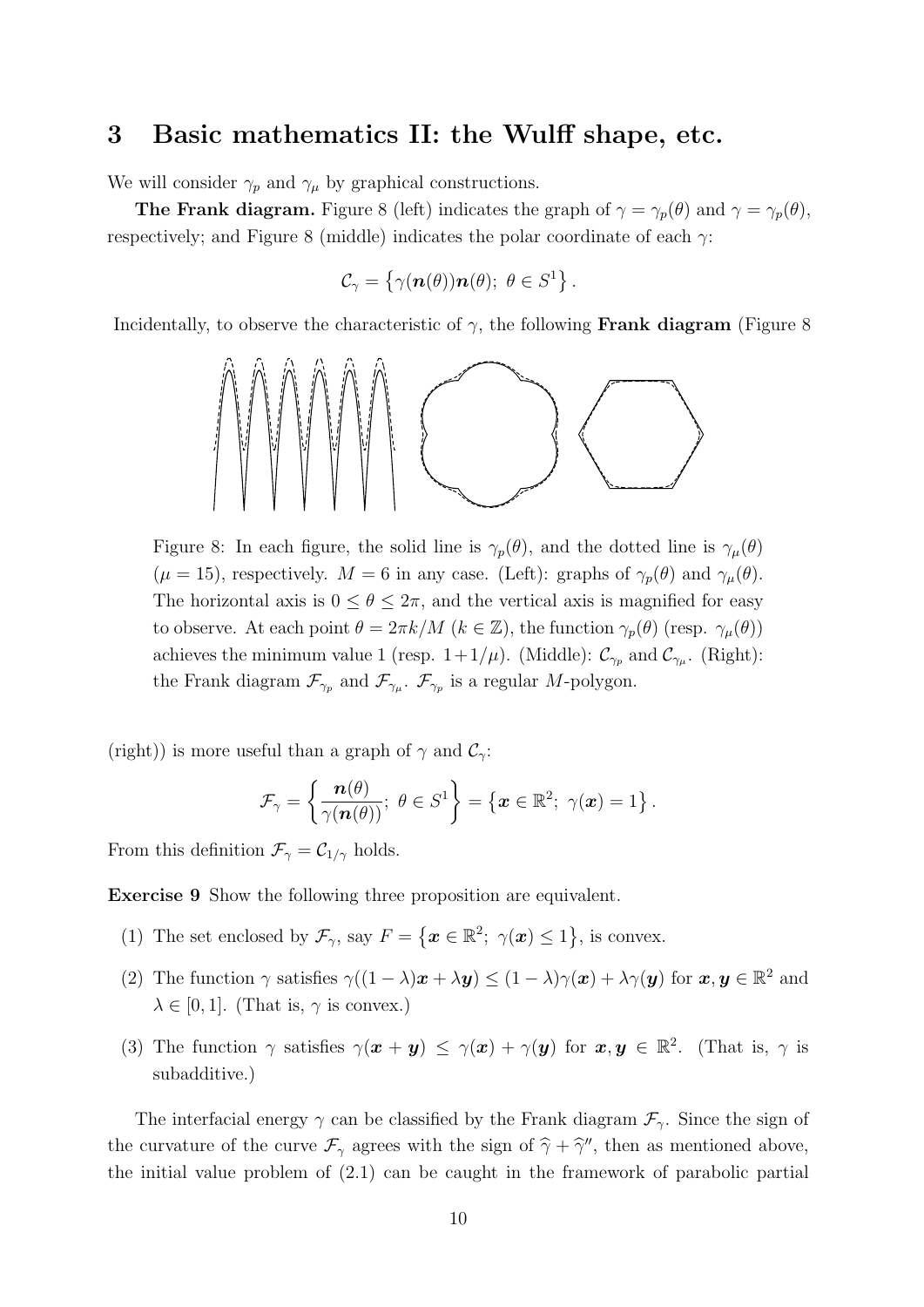differential equations. The function  $\gamma = \gamma_{\mu}$  is such an example. However, in the case where  $\gamma = \gamma_p$ , its Frank diagram  $\mathcal{F}_{\gamma_p}$  is a regular M-polygon, and on the each edge  $\hat{\gamma}_p + \hat{\gamma}_p'' = 0$ , and  $\hat{\gamma}_p$  may not be differentiable at each vertex. To treat such interfacial energy, crystalline curvature flow in the title will enter the stage. It will be mentioned later. Before it, let us define another shape of characterizing  $\gamma$ .

The Wulff shape. The following shape is called the Wulff shape:

$$
\mathcal{W}_{\gamma} = \bigcap_{\theta \in S^1} \left\{ \boldsymbol{x} \in \mathbb{R}^2; \ \boldsymbol{x} \cdot \boldsymbol{n}(\theta) \leq \gamma(\boldsymbol{n}(\theta)) \right\}.
$$

Figure 9 indicates the Wulff shape of  $\gamma_p$  and  $\gamma_\mu$ , respectively, in the case where  $M = 4$ and  $M = 6$ .



Figure 9: Comparison of  $\gamma_p(\theta)$  and  $\gamma_\mu(\theta)$  ( $\mu = 15$ ) by the Wulff shape. (Left, middle left): The Wulff shapes  $\mathcal{W}_{\gamma_p}$  and  $\mathcal{W}_{\gamma_\mu}$  with  $M = 4$ . (Middle right, right): The Wulff shapes  $\mathcal{W}_{\gamma_p}$  and  $\mathcal{W}_{\gamma_\mu}$  with  $M=6$ . Two  $\mathcal{W}_{\gamma_p}$ 's are regular M-polygons, and two  $\mathcal{W}_{\gamma_{\mu}}$ 's are round regular M-polygons, respectively.

The Wulff shape is a convex set by means of constructions. In particular, if  $\gamma$  is smooth and  $\mathcal{F}_{\gamma}$  is strictly convex, then  $\mathcal{W}_{\gamma}$  is also a strictly convex set with a smooth boundary. In this case, the distance from the origin (which is inside of  $\mathcal{W}_{\gamma}$ ) to  $L_{\theta}$  equals to  $\gamma(n(\theta)) = \hat{\gamma}(\theta)$ , where  $L_{\theta}$  is the tangent line which is passing through the point on  $\partial \mathcal{W}_{\gamma}$ with its outward normal vector being  $n(\theta)$ . From this fact, we note that the curvature of  $\partial \mathcal{W}_{\gamma}$  is given by  $(\hat{\gamma} + \hat{\gamma}'')^{-1}$ .

**Exercise 10** Show that the curvature of  $\partial W_{\gamma}$  is  $(\hat{\gamma} + \hat{\gamma}'')^{-1}$  if  $W_{\gamma}$  is a strictly convex set with a smooth boundary.

In the physical context,  $\mathcal{W}_{\gamma}$  describes the equilibrium of crystal, i.e., in the plane case,  $\mathcal{W}_{\gamma}$  is the answer of the following  $\ll$  Wulff problem $\gg$  on the equilibrium shape of crystals (by Gibbs (1878), Curie (1885), and Wulff (1901)):

What is the shape which has the least total interfacial energy  $\mathcal{E}_{\gamma}$  of the curve for the fixed enclosed area? That is, "Minimize  $\mathcal{E}_{\gamma}[\Gamma]$  subject to  $\mathcal{A}[\Gamma] \equiv const.^n$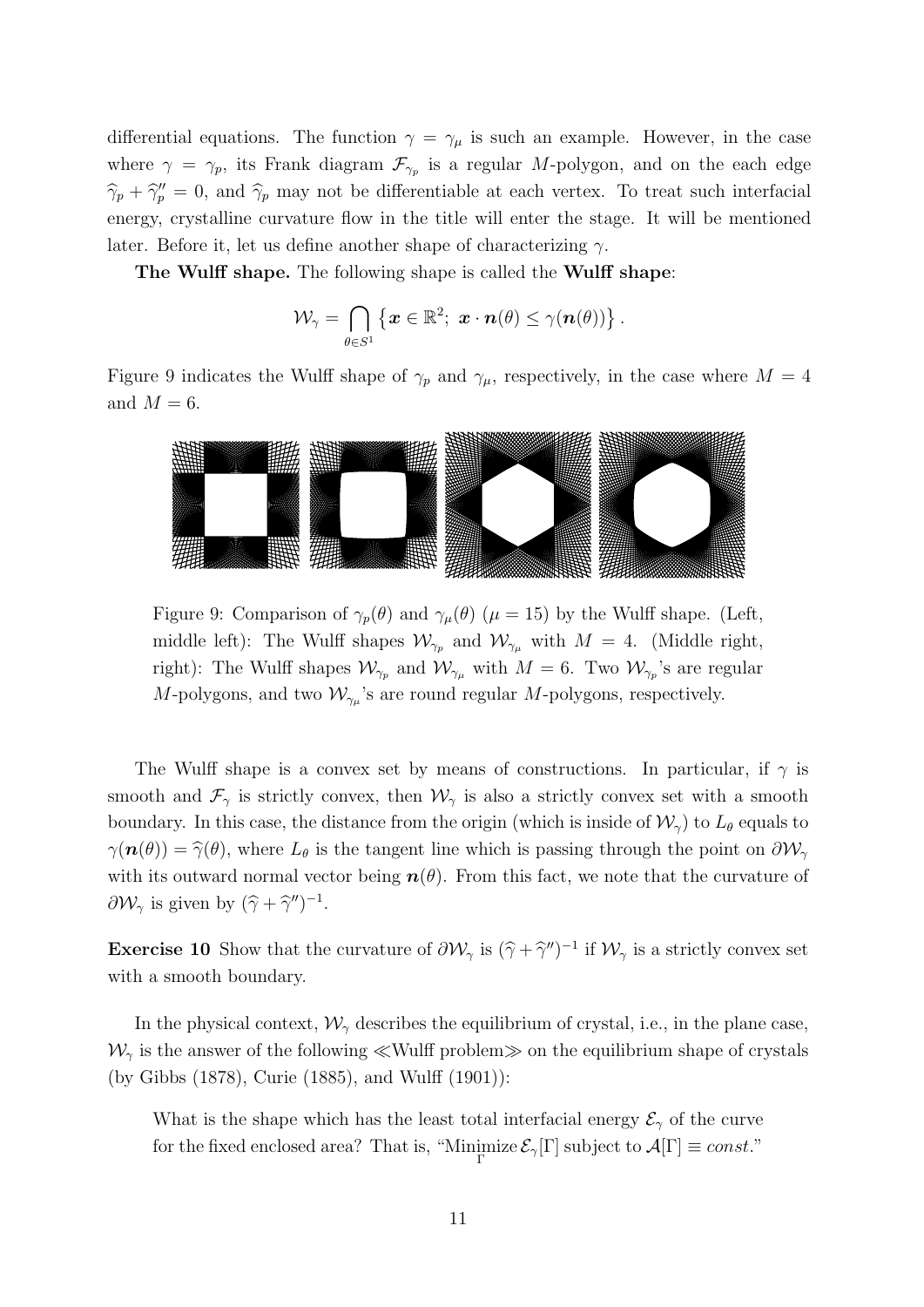This suggests that the asymptotic shape of a solution curve of the gradient flow of  $\mathcal{E}_{\gamma}(2.1)$ is  $\partial \mathcal{W}_{\gamma_{\mu}}$  in the case  $\gamma = \gamma_{\mu}$  (Figure 7). However, in the mathematical context, known results are not so much.

Open Problems: Convexified phenomena or formation of convexity is one of the interesting problems. In the isotropic case  $\hat{\gamma} \equiv 1$ , Grayson [17] proved that convexity is formed (see Figure 2). However in the anisotropic case, even if  $\gamma$  is smooth, the formation of convexity has not been completed, except in the symmetric case  $\hat{\gamma}(\theta + \pi) = \hat{\gamma}(\theta)$  by Chou and Zhu [5].

Incidentally, the Frank diagram  $\mathcal{F}_{\gamma}$  has been considered after the Wulff shape  $\mathcal{W}_{\gamma}$  has appeared (Frank (1963) and Meijering (1963)). See the book on crystal growth in detail. We also refer the reader to Kobayashi and Giga [29] for a lot of examples of  $\mathcal{C}_{\gamma}, \mathcal{F}_{\gamma}$  and  $\mathcal{W}_{\gamma}$ , and for discussion of anisotropy and the effect of curvature.

Numerical examples. Now, going back the story, we observe the behavior of a solution curve  $y = u(x, t)$  by (2.1) with  $\gamma = \gamma_{\mu}$  ( $\mu = 1000$ ) from a view point of an approximation of  $\gamma = \gamma_p$ .

Since the total interfacial energy is given by

$$
\mathcal{E}_{\gamma} = \int_0^1 W(u_x) dx, \quad W(u_x) = \widehat{\gamma}(\theta) \sqrt{1 + u_x^2}, \quad \theta = -\arctan \frac{1}{u_x},
$$

we obtain the partial differential equation

$$
u_t = \sqrt{1 + u_x^2} \left( W'(u_x) \right)_x = \frac{\widehat{\gamma} + \widehat{\gamma}''}{1 + u_x^2} u_{xx},
$$

which is equivalent to  $(2.1)$ .

Figure 10 indicates a numerical example of the case where  $M = 4$  and  $\mu = 1000$ . As time goes by, one can observe that line segment parts satisfying  $u_x = 0$  expands, and the other parts (which are put between two parallel line segments satisfying  $u_x = 0$ ) do not move, and will disappear in finite time. Actually, since  $\hat{\gamma}_{\mu} + \hat{\gamma}_{\mu}''$  takes a huge value only at  $\theta =$  $\pi$ 2  $k$  ( $k \in \mathbb{Z}$ ) and almost zero at other points, the movement of points satisfying  $u_x \sim 0$  can be observed and other points do not seem to move.

Figure 11 indicates a numerical example of the case where  $M = 6$  and  $\mu = 1000$ . In this case,  $\mathcal{W}_{\gamma}$  is almost a regular hexagon (it almost agrees with  $\mathcal{W}_{\gamma_p}$  in Figure 9 (middle right), and in the set of normal angles of  $\mathcal{W}_{\gamma_{\mu}}$  one can observe the movement of points on the graph satisfying that their normal angles almost agree with  $\theta = \pm$  $\frac{1}{\pi}$ 3  $k (k = 1, 2)$ , and other points do not seem to move. Since the end points are fixed, Figure 11 (far right) is the final shape. p

When  $\mu$  tends to infinity, how does the equation  $u_t =$  $\overline{1+u_x^2}(W'(u_x))_x$  change? In the case where  $M = 4$ ,  $\hat{\gamma}_p(\theta) = |\cos \theta| + |\sin \theta|$  holds, and then we have  $W(u_x) = |u_x| + 1$ . From this we obtain formally  $W''(u_x) = 2\delta(u_x)$ , i.e., the partial differential equation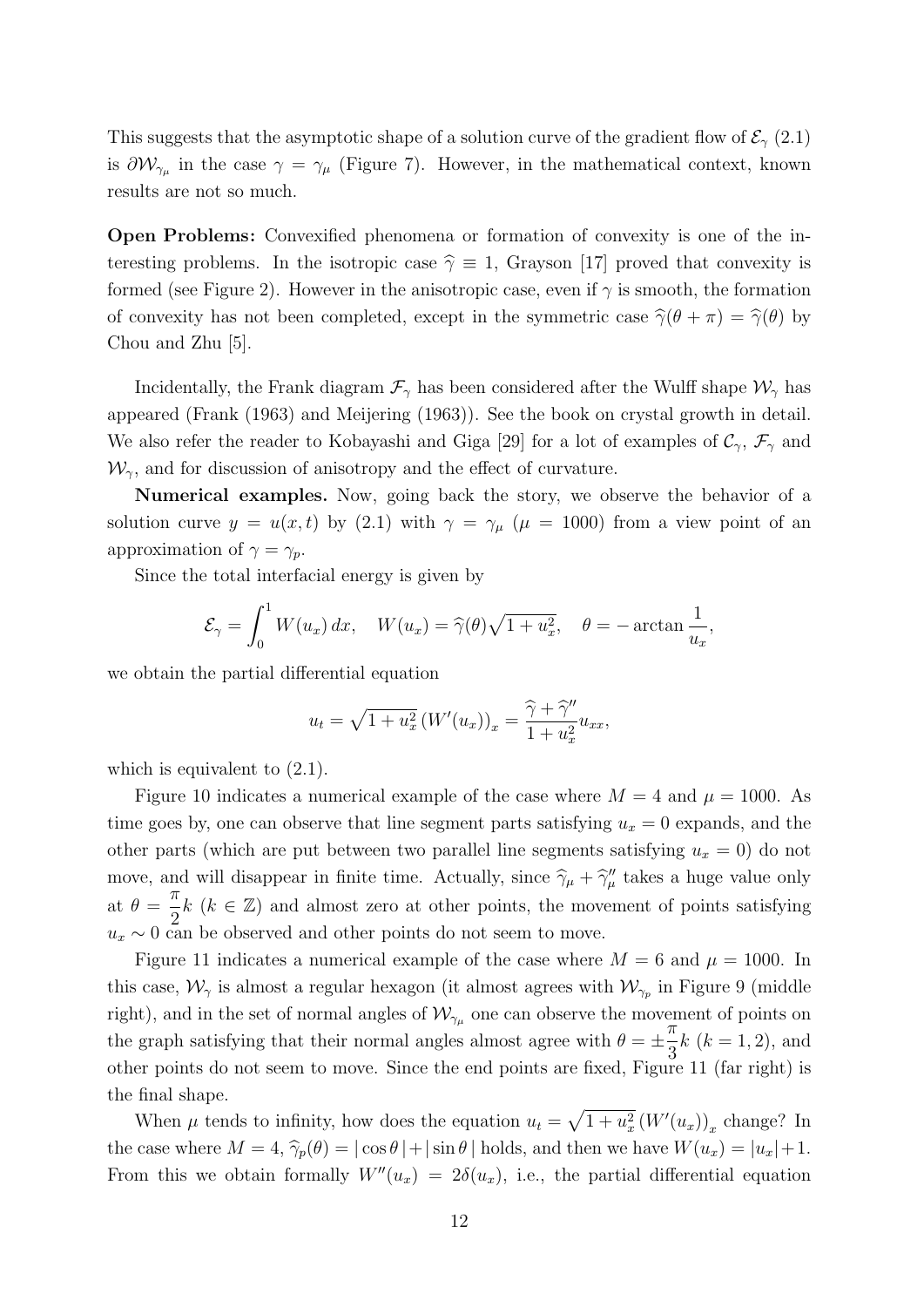$$
\text{rank}\; \mathcal{L} \rightarrow \text{rank} \; \mathcal{L} \rightarrow \text{rank} \; \mathcal{L} \rightarrow \text{rank} \; \mathcal{L} \rightarrow \text{rank} \; \mathcal{L} \rightarrow \text{rank} \; \mathcal{L} \rightarrow \text{rank} \; \mathcal{L} \rightarrow \text{rank} \; \mathcal{L} \rightarrow \text{rank} \; \mathcal{L} \rightarrow \text{rank} \; \mathcal{L} \rightarrow \text{rank} \; \mathcal{L} \rightarrow \text{rank} \; \mathcal{L} \rightarrow \text{rank} \; \mathcal{L} \rightarrow \text{rank} \; \mathcal{L} \rightarrow \text{rank} \; \mathcal{L} \rightarrow \text{rank} \; \mathcal{L} \rightarrow \text{rank} \; \mathcal{L} \rightarrow \text{rank} \; \mathcal{L} \rightarrow \text{rank} \; \mathcal{L} \rightarrow \text{rank} \; \mathcal{L} \rightarrow \text{rank} \; \mathcal{L} \rightarrow \text{rank} \; \mathcal{L} \rightarrow \text{rank} \; \mathcal{L} \rightarrow \text{rank} \; \mathcal{L} \rightarrow \text{rank} \; \mathcal{L} \rightarrow \text{rank} \; \mathcal{L} \rightarrow \text{rank} \; \mathcal{L} \rightarrow \text{rank} \; \mathcal{L} \rightarrow \text{rank} \; \mathcal{L} \rightarrow \text{rank} \; \mathcal{L} \rightarrow \text{rank} \; \mathcal{L} \rightarrow \text{rank} \; \mathcal{L} \rightarrow \text{rank} \; \mathcal{L} \rightarrow \text{rank} \; \mathcal{L} \rightarrow \text{rank} \; \mathcal{L} \rightarrow \text{rank} \; \mathcal{L} \rightarrow \text{rank} \; \mathcal{L} \rightarrow \text{rank} \; \mathcal{L} \rightarrow \text{rank} \; \mathcal{L} \rightarrow \text{rank} \; \mathcal{L} \rightarrow \text{rank} \; \mathcal{L} \rightarrow \text{rank} \; \mathcal{L} \rightarrow \text{rank} \; \mathcal{L} \rightarrow \text{rank} \; \mathcal{L} \rightarrow \text{rank} \; \mathcal{L} \rightarrow \text{rank} \; \mathcal{L} \rightarrow \text{rank} \; \mathcal{L} \rightarrow \text{rank} \; \mathcal{L} \rightarrow \text{rank} \; \mathcal{L} \rightarrow \text{rank} \; \mathcal{L} \rightarrow \text{rank} \; \mathcal{
$$

Figure 10: Evolution of a graph  $y = u(x, t)$  by the curvature flow equation  $u_t =$  $\overline{p}$  1  $\overline{1+u_x^2}(W'(u_x))_x$   $(0 < x < 1)$  (from left to right). Here  $W(u_x) =$  $\widehat{\gamma}_{\mu}(\theta)$  $\alpha$  $1 + u_x^2$  ( $\mu = 1000, M = 4$ ),  $\theta =$ π  $\frac{\pi}{2}$ +arctan  $u_x$ . The boundary conditions are  $u(0) = u(1) = 0$ , and the initial curve is the same as the one in Figure 4.



Figure 11: Evolution of a graph  $y = u(x, t)$  by the curvature flow equation  $u_t = \sqrt{1+u_x^2} \left( W'(u_x) \right)_x$   $(0 < x < 1)$  (from left to right). Here  $W(u_x)$  =  $f_\mu(\theta)$  $\alpha$  $1 + u_x^2$  ( $\mu = 1000, M = 6$ ),  $\theta =$ π  $\frac{\pi}{2}$ +arctan  $u_x$ . The boundary conditions are  $u(0) = u(1) = 0$ , and the initial curve is the same as the one in Figure 4.

becomes  $u_t = 2\sqrt{1 + u_x^2} \delta(u_x) u_{xx}$ , where  $\delta$  is Dirac delta function. As Figure 10 suggested, the right-hand-side is considerable as a nonlocal quantity [9].

By the observation of Figure 10 and Figure 11, it seems that there is no problem if curves are restricted to the following special class of polygonal curves: the set of normal vectors of the curves agrees with the one of the Wulff shape.

#### 4 Crystalline curvature flow equation

We will define crystalline curvature flow equations.

**Polygonal curves.** Let  $P$  be a simple closed N-sided polygonal curve in the plane  $\mathbb{R}^2$ , and label the position vector of vertices  $p_i$   $(i = 1, 2, ..., N)$  in an anticlockwise order:

$$
\mathcal{P} = \bigcup_{i=1}^N \mathcal{S}_i,
$$

where  $\mathcal{S}_i = [\boldsymbol{p}_i, \boldsymbol{p}_{i+1}]$  is the *i*-th edge  $(\boldsymbol{p}_{N+1} = \boldsymbol{p}_1)$ . The length of  $\mathcal{S}_i$  is  $d_i = |\boldsymbol{p}_{i+1} - \boldsymbol{p}_i|$ , and then the *i*-th unit tangent vector is  $t_i = (p_{i+1} - p_i)/d_i$  and the *i*-th unit outward normal vector is  $\mathbf{n}_i = -\mathbf{t}_i^{\perp}$ , where  $(a, b)^{\perp} = (-b, a)$ . Put  $\mathcal{N} = {\mathbf{n}_1, \mathbf{n}_2, \ldots, \mathbf{n}_N}$ . Let  $\theta_i$  be the exterior normal angle of  $\mathcal{S}_i$ . Then  $\bm{n}_i = \bm{n}(\theta_i)$  and  $\bm{t}_i = \bm{t}(\theta_i)$  hold. We define the *i*-th hight function  $h_i = \mathbf{p}_i \cdot \mathbf{n}_i = \mathbf{p}_{i+1} \cdot \mathbf{n}_i$ . See Figure 12. By using N-tuple  $h = (h_1, h_2, \dots, h_N)$ ,  $d_i$ is described as follows:

$$
d_i[h] = \frac{\chi_{i-1,i}}{\sqrt{1-(\boldsymbol{n}_{i-1}\cdot\boldsymbol{n}_i)^2}}(h_{i-1}-(\boldsymbol{n}_{i-1}\cdot\boldsymbol{n}_i)h_i) + \frac{\chi_{i,i+1}}{\sqrt{1-(\boldsymbol{n}_i\cdot\boldsymbol{n}_{i+1})^2}}(h_{i+1}-(\boldsymbol{n}_i\cdot\boldsymbol{n}_{i+1})h_i),
$$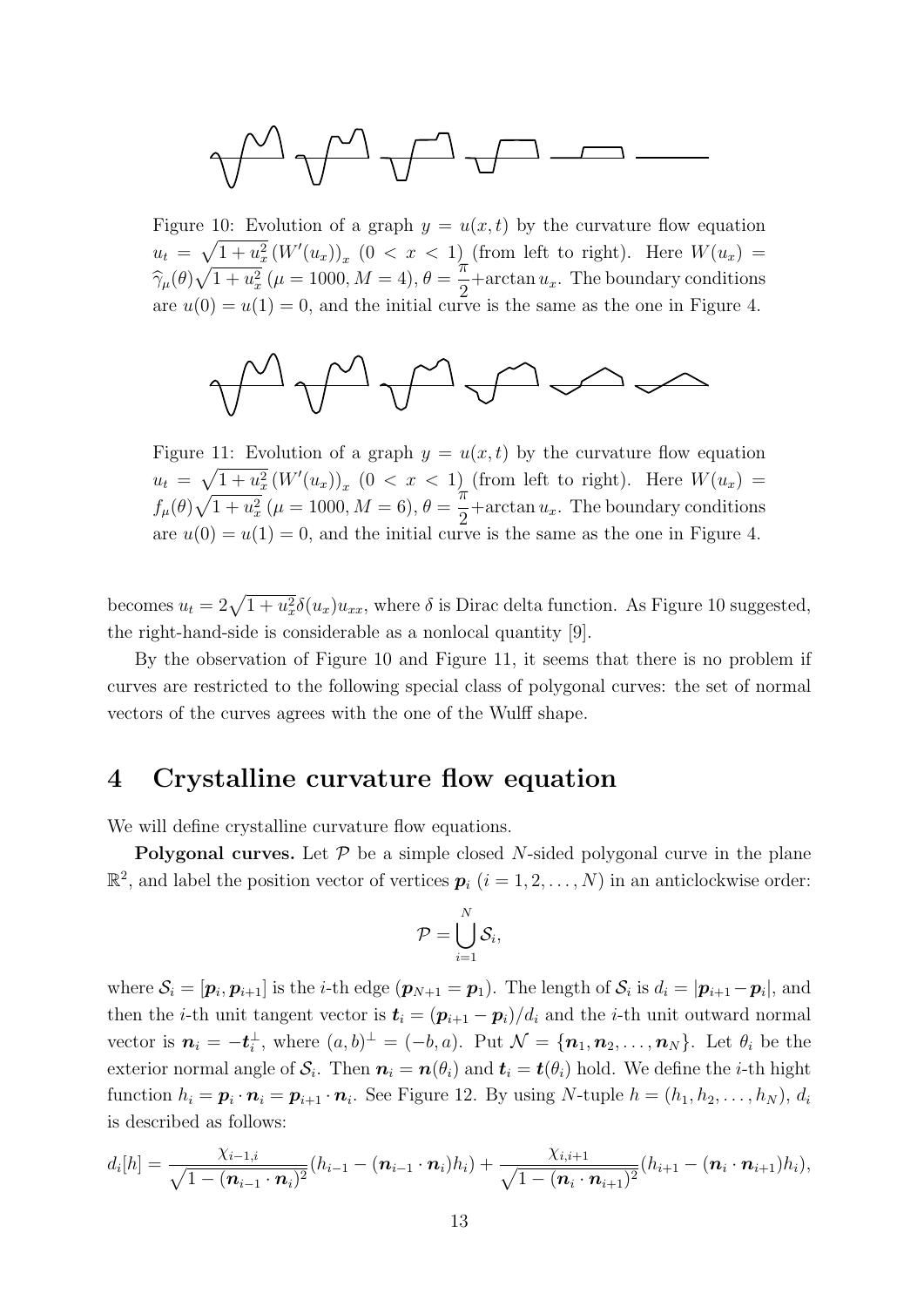

Figure 12: Example of polygonal curves  $(N = 56)$ .

where  $\chi_{i,j} = \text{sgn}(\det(\mathbf{n}_i, \mathbf{n}_j))$  for  $i = 1, 2, ..., N$   $(h_{N+1} = h_1, h_0 = h_N)$ . Since  $\mathbf{n}_i \cdot \mathbf{n}_j =$  $\cos(\theta_i - \theta_j)$ , we have another expression:

$$
d_i[h] = -(\cot \vartheta_i + \cot \vartheta_{i+1})h_i + h_{i-1}\csc \vartheta_i + h_{i+1}\csc \vartheta_{i+1},\tag{4.1}
$$

where  $\vartheta_i = \theta_i - \theta_{i-1}$  for  $i = 1, 2, ..., N$ . Note that  $0 < |\vartheta_i| < \pi$  holds for all i. Furthermore, the *i*-th vertex  $p_i$   $(i = 1, 2, ..., N)$  is described as follows:

$$
\boldsymbol{p}_i = h_i \boldsymbol{n}_i + \frac{h_{i-1} - (\boldsymbol{n}_{i-1} \cdot \boldsymbol{n}_i) h_i}{\boldsymbol{n}_{i-1} \cdot \boldsymbol{t}_i} \boldsymbol{t}_i.
$$
\n(4.2)

**Exercise 11** Check that  $d_i = |\mathbf{p}_{i+1} - \mathbf{p}_i|$  and  $d_i = (\mathbf{p}_{i+1} - \mathbf{p}_i) \cdot \mathbf{t}_i$  hold.

**Exercise 12** Fix any  $a \in \mathbb{R}^2$ . By  $s_i = a \cdot n_i$  we denote distance from the origin to a in the direction  $n$ , and by  $s = (s_1, s_2, \ldots, s_N)$  we denote their N-tuple  $(s_{N+1} = s_1, s_0 = s_N)$ . Show that  $d_i[s] = 0$  holds for all  $i = 1, 2, ..., N$ . From this fact,  $d_i[h+s] = d_i[h] + d_i[s] =$  $d_i[h]$  holds for all i. This means that the shape of curve does not change for a shift of the origin.

**Crystalline energy.** If the Frank diagram  $\mathcal{F}_{\gamma}$  is a convex polygon,  $\gamma$  is called **crys**talline energy. When  $\mathcal{F}_{\gamma}$  is a *J*-sided convex polygon, there exists a set of angles  $\{\phi_i \mid \phi_1 < \phi_2 < \cdots < \phi_J < \phi_1 + 2\pi\}$  such that the position vectors of vertices are labeled  $\mathbf{n}(\phi_i)/\gamma(\mathbf{n}(\phi_i))$  in an anticlockwise order  $(\phi_{J+1} = \phi_1)$ :

$$
\mathcal{F}_{\gamma} = \bigcup_{i=1}^{J} \left[ \frac{\boldsymbol{\nu}_i}{\gamma(\boldsymbol{\nu}_i)}, \frac{\boldsymbol{\nu}_{i+1}}{\gamma(\boldsymbol{\nu}_{i+1})} \right].
$$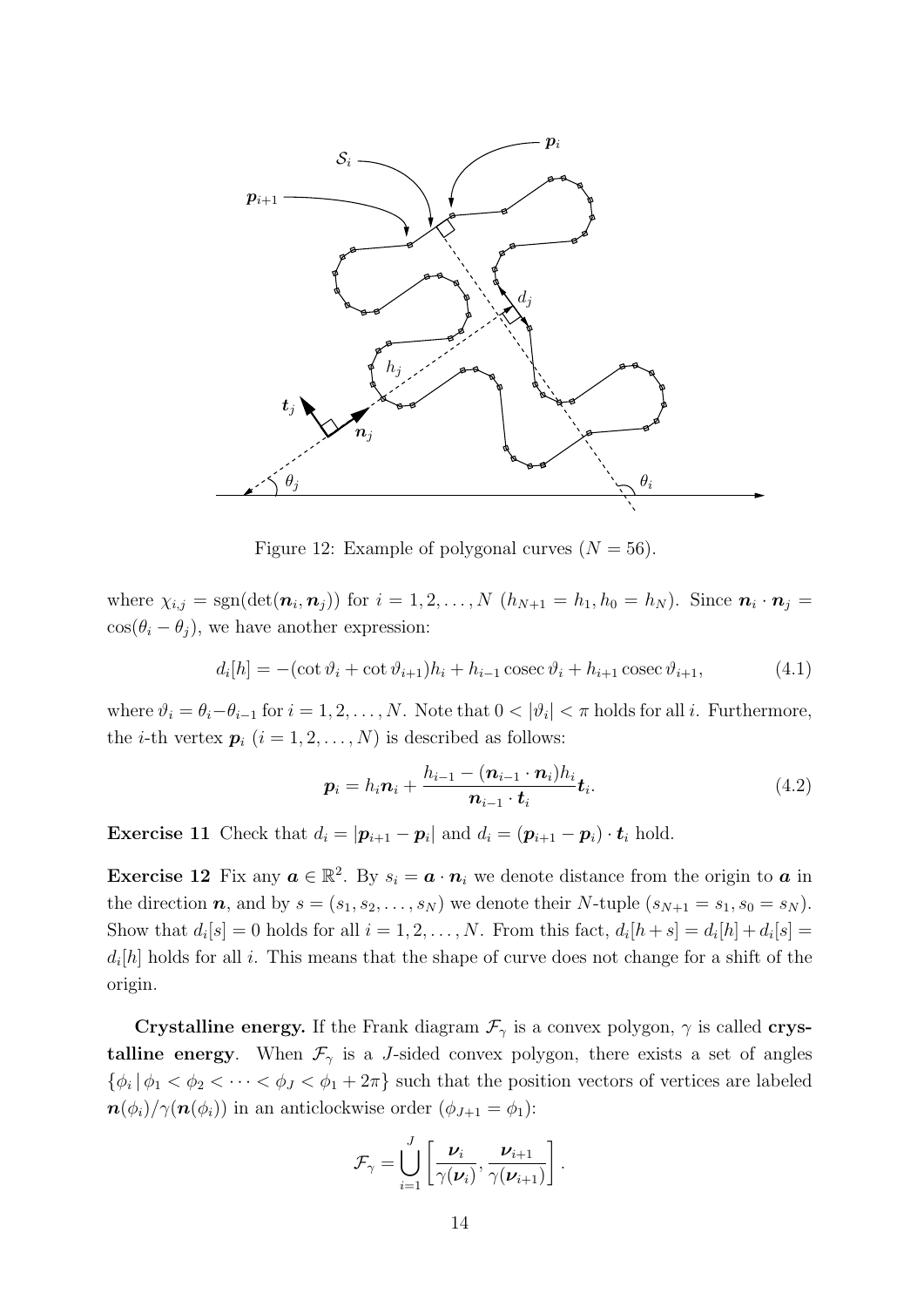Here and hereafter, we denote  $\nu_i = n(\phi_i)$  ( $\forall i$ ). See Figure 13 (left). In this case, the Wulff shape is also a J-sided convex polygon with the outward normal vector of the  $i$ -th edge being  $\nu_i$ :

$$
\mathcal{W}_{\gamma} = \bigcap_{i=1}^J \left\{ \boldsymbol{x} \in \mathbb{R}^2; \ \boldsymbol{x} \cdot \boldsymbol{\nu}_i \leq \gamma(\boldsymbol{\nu}_i) \right\}.
$$

See Figure 13 (right). Put  $\mathcal{N}_{\gamma} = {\nu_1, \nu_2, \ldots, \nu_J}.$ 



Figure 13: Examples of the Frank diagram (left) and the Wulff shape (right) in the case where  $\gamma$  is a crystalline energy and  $J = 6$ . This Frank diagram is the same regular hexagon  $\mathcal{F}_{\gamma_p}$  as in Figure 8 (right), and this Wulff shape is the same regular hexagon  $\mathcal{W}_{\gamma_p}$  as in Figure 9 (middle right).

**Remark:** Fix any  $i = 1, 2, ..., J$ . The point on the *i*-th edge of Frank polygon  $\mathcal{F}_{\gamma}$  is

$$
\frac{\boldsymbol{\nu}}{\gamma(\boldsymbol{\nu})} = (1 - \mu) \frac{\boldsymbol{\nu}_{i-1}}{\gamma(\boldsymbol{\nu}_{i-1})} + \mu \frac{\boldsymbol{\nu}_i}{\gamma(\boldsymbol{\nu}_i)}
$$

for some  $\mu \in (0,1)$ , where  $\nu$  is the unit vector in the direction between  $\nu_{i-1}$  and  $\nu_i$ :

$$
\nu = \frac{(1 - \lambda)\nu_{i-1} + \lambda\nu_i}{|(1 - \lambda)\nu_{i-1} + \lambda\nu_i|}, \quad \lambda = \frac{\mu\gamma(\nu_{i-1})}{(1 - \mu)\gamma(\nu_i) + \mu\gamma(\nu_{i-1})}.
$$

Note that  $\gamma((1-\mu)\nu_i + \mu \nu_{i-1}) = (1-\mu)\gamma(\nu_i) + \mu \gamma(\nu_{i-1})$  holds. By  $y$ , we denote the *i*-th vertex of the Wulff polygon  $\mathcal{W}_{\gamma}$ :

$$
\boldsymbol{y} = \gamma(\boldsymbol{\nu}_i)\boldsymbol{\nu}_i + \frac{\gamma(\boldsymbol{\nu}_{i-1})-(\boldsymbol{\nu}_{i-1}\cdot\boldsymbol{\nu}_i)\gamma(\boldsymbol{\nu}_i)}{\boldsymbol{\nu}_{i-1}\cdot\boldsymbol{\nu}_i^{\perp}}\boldsymbol{\nu}_i^{\perp}.
$$

Then the following equation holds:

$$
\boldsymbol{y}\cdot\boldsymbol{\nu}=\gamma(\boldsymbol{\nu}).
$$

Exercise 13 Check  $y \cdot \nu = \gamma(\nu)$ .

Admissible curves. Following [22], we call  $P$  an essentially admissible curve if and only if the outward unit normal vectors  $n_i, n_{i+1} \in \mathcal{N}$   $(n_{N+1} = n_1)$  satisfy

$$
\boldsymbol{n}_{i+\lambda} = \frac{(1-\lambda)\boldsymbol{n}_i + \lambda \boldsymbol{n}_{i+1}}{|(1-\lambda)\boldsymbol{n}_i + \lambda \boldsymbol{n}_{i+1}|} \notin \mathcal{N}_{\gamma}
$$

for  $\lambda \in (0,1)$  and  $i = 1, 2, ..., N$ . See Figure 14 (middle).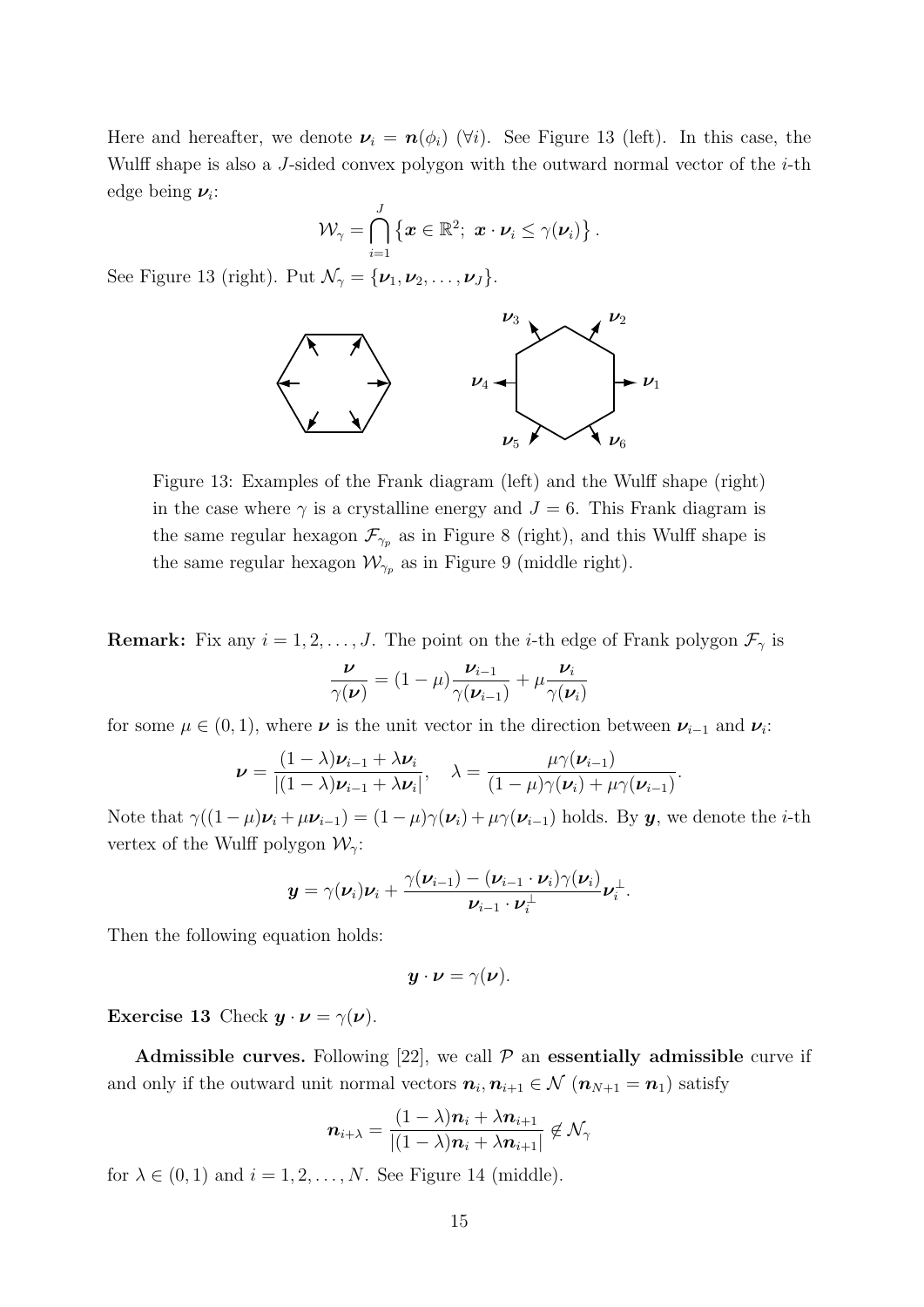

Figure 14: Three typical examples of polygonal curves for the Wulff shape in Figure 13 (right). (Left): admissible polygonal curve  $(N = 10)$ . (Middle): essentially admissible polygonal curve  $(N = 13)$ . Note that  $\mathcal{N}_{\gamma} \oplus {\bf \{n_3, n_9, n_{12}\} =$ N holds. (Right): this polygonal curve  $(N = 9)$  is not admissible, nor essentially admissible, since  $\mathcal{N}_{\gamma} \not\subseteq \mathcal{N}$  ( $\nu_6 \notin \mathcal{N}$ ) holds, and in addition there exist  $\lambda, \lambda', \lambda'' \in (0, 1)$  such that  $n_{3+\lambda} = n_{6+\lambda'} = \nu_3, n_{9+\lambda''} = \nu_6 \in \mathcal{N}_{\gamma}$  holds.

**Exercise 14** If P is an essentially admissible curve, then  $N \supseteq N_{\gamma}$  holds. But the reverse is not true. Make a counterexample.

**Remark:** In the case where  $P$  is a convex polygon,  $P$  is an essentially admissible if and only if  $\mathcal{N} \supseteq \mathcal{N}_{\gamma}$  holds.

Exercise 15 Check this remark.

We call  $P$  an **admissible** curve if and only if  $P$  is an essentially admissible curve and  $\mathcal{N} = \mathcal{N}_{\gamma}$  (especially,  $\mathcal{N} \subseteq \mathcal{N}_{\gamma}$ ) holds. In other words,  $\mathcal{P}$  is admissible if and only if  $\mathcal{N} = \mathcal{N}_{\gamma}$  holds and any adjacent two normal vectors in the set  $\mathcal{N}_{\gamma}$ , for example  $\nu_i$  and  $\nu_{i+1}$  are also adjacent in the set N, i.e.,  $\{\nu_i, \nu_{i+1}\} = \{\boldsymbol{n}_j, \boldsymbol{n}_{j+1}\} \subset \mathcal{N}$  holds for some i and  $j(\nu_{J+1} = \nu_1, n_{N+1} = n_1)$ . See Figure 14 (left).

**Gradient of the total energy.** Let  $P$  be an essentially admissible N-sided curve with the N-tuple of hight functions  $h = (h_1, h_2, \ldots, h_N)$ . Then the total interfacial (crystalline) energy on  $P$  is

$$
\mathcal{E}_{\gamma}[h] = \sum_{i=1}^N \gamma(\boldsymbol{n}_i) d_i[h].
$$

For two N-tuples  $\varphi = (\varphi_1, \varphi_2, \dots, \varphi_N), \psi = (\psi_1, \psi_2, \dots, \psi_N) \in \mathbb{R}^N$ , let us define the inner product on  $P$  as follows:

$$
(\varphi, \psi)_2 = \sum_{i=1}^N \varphi_i \psi_i d_i[h].
$$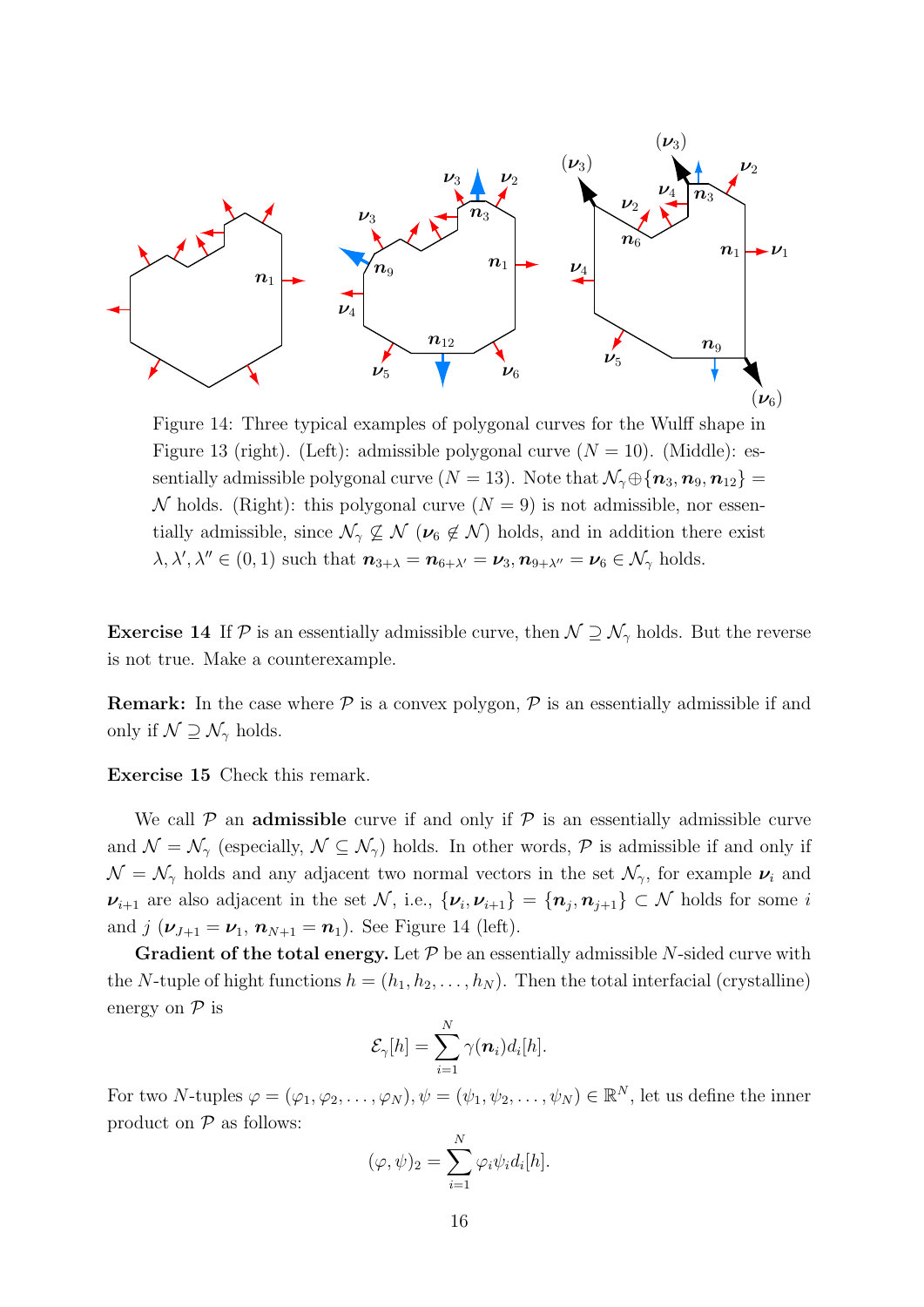Furthermore, we define the rate of variation of  $\mathcal{E}_{\gamma}[h]$  in the direction  $\varphi$  and the first variation  $\frac{\delta \mathcal{E}_{\gamma}[h]}{s}$  $\frac{\partial \gamma_l^{n_l}}{\partial h}$  as follows:

$$
\frac{\delta \mathcal{E}_{\gamma}[h]}{\delta \varphi} = \frac{d}{d\varepsilon} \mathcal{E}_{\gamma}[h + \varphi] \bigg|_{\varepsilon=0} = \text{grad } \mathcal{E}_{\gamma}[h] \bullet \varphi = \left(\frac{\delta \mathcal{E}_{\gamma}[h]}{\delta h}, \varphi\right)_2.
$$

**Crystalline curvature.** The first variation of  $\mathcal{E}_{\gamma}[h]$  of  $\mathcal{P}$  at  $\mathcal{S}_i$  is

$$
\frac{\delta \mathcal{E}_{\gamma}[h]}{\delta \varphi} = \sum_{i=1}^N \gamma(\boldsymbol{n}_i) d_i[\varphi] = \sum_{i=1}^N d_i[\gamma] \varphi_i = \sum_{i=1}^N \frac{d_i[\gamma]}{d_i[h]} \varphi_i d_i[h],
$$

where  $\gamma = (\gamma(\boldsymbol{n}_1), \gamma(\boldsymbol{n}_2), \ldots, \gamma(\boldsymbol{n}_N)).$  Hence we have  $\Big($  $\delta \mathcal{E}_{\gamma}[h]$  $\frac{\mathcal{E}_{\gamma}[h]}{\delta h}\bigg)_{i}$  $=\frac{d_i[\gamma]}{d_i}$  $d_i[h]$ for  $i = 1, 2, ..., N$ in this metric  $(\cdot, \cdot)_2$ . This is called **crystalline curvature** on the *i*-th edge  $S_i$ , and we denote it by  $\Lambda_{\gamma}(n_i)$ :

$$
\Lambda_{\gamma}(\boldsymbol{n}_i) = \left(\frac{\delta \mathcal{E}_{\gamma}[h]}{\delta h}\right)_i = \frac{d_i[\gamma]}{d_i[h]}, \quad i = 1, 2, \ldots, N.
$$

The numerator is described as

$$
d_i[\gamma] = \chi_i l_\gamma(\boldsymbol{n}_i),
$$

where  $\chi_i = (\chi_{i-1,i} + \chi_{i,i+1})/2$  takes +1 (resp. -1) if  $\mathcal P$  is convex (resp. concave) around  $\mathcal{S}_i$  in the direction of  $-n_i$ , otherwise  $\chi_i = 0$ ; and  $l_{\gamma}(n)$  is the length of the j-th edge of  $\mathcal{W}_{\gamma}$  if  $\boldsymbol{n} = \boldsymbol{\nu}_j$  for some j, otherwise  $l_{\gamma}(\boldsymbol{n}) = 0$ .



Figure 15: The Wulff shape (left) is the same hexagon as in Figure 13 (right). Essentially admissible polygonal curve (right) is the same curve as in Figure 14 (middle). (Left): a is the length of edge  $l_{\gamma}(n_1) > 0$  and b is the length of degenerate edge  $l_{\gamma}(n_{12}) = 0$ . (Right):  $d_1$  (resp.  $d_{12}$ ) is the length of the edge whose normal vector is  $n_1$  (resp.  $n_{12}$ ). Hence the crystalline curvature is  $\Lambda(n_1) = l_{\gamma}(n_1)/d_1$  (resp.  $\Lambda(n_{12}) = 0$ ).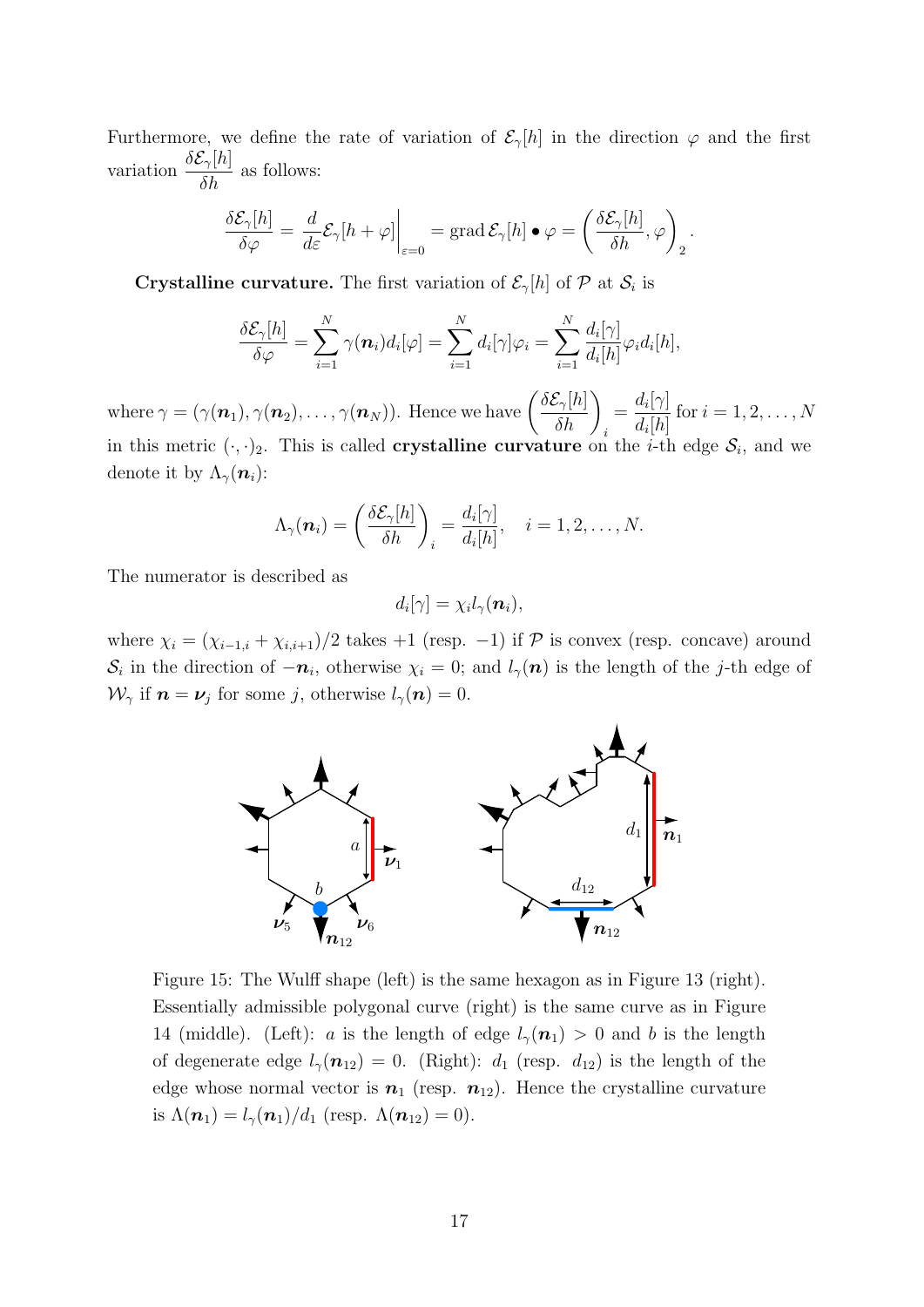**Remark:** If P is an admissible and convex polygon, then  $n_i = \nu_i$  and  $\chi_i = 1$  for all  $i = 1, 2, \ldots, N = J$ ; and moreover, if  $\mathcal{P} = \mathcal{W}_{\gamma}$ , then the crystalline curvature is 1.

**Crystalline curvature flow.** The normal velocity on  $S_i$  is  $V_i = dh_i/dt$ . Then the gradient flow of  $\mathcal{E}_{\gamma}$  is  $V = -$  grad  $\mathcal{E}_{\gamma}[h]$ , i.e.,

$$
V_i = -\Lambda_{\gamma}(\boldsymbol{n}_i), \quad i = 1, 2, \ldots, N.
$$

**Note:** To handle the gradient flow of  $\mathcal{E}_{\gamma}$  (2.1) in the case where  $\gamma$  is a crystalline, we restricted smooth curve to admissible curve and introduced the crystalline curvature defined on each edge. This strategy was proposed by Taylor [34, 36, 35, 37] and independently by Angenent and Gurtin [3]. Also one can find essentially the same method as a numerical scheme for curvature flow equation in Roberts [31]. We refer the reader Almgren and Taylor [1] for detailed history. In the physical context, the region enclosed by  $\mathcal P$ represents the crystal. See also Taylor, Cahn and Handwerker [38] and Gurtin [18] for physical background. Besides this crystalline strategy, other strategies by subdifferential and level-set method have been extensively studied. See Giga [9, 10, 11] and references theirin.

An area-preserving motion by crystalline curvature. The enclosed area  $\mathcal A$  of  $\mathcal P$ is given by

$$
\mathcal{A}[h] = \frac{1}{2} \sum_{i=1}^{N} h_i d_i[h].
$$

Then the rate of variation of  $\mathcal{A}[h]$  in the direction  $\varphi$  is

$$
\frac{\delta \mathcal{A}[h]}{\delta \varphi} = \frac{d}{d\varepsilon} \mathcal{A}[h + \varphi] \bigg|_{\varepsilon=0} = \sum_{i=1}^N \varphi_i d_i[h].
$$

By taking  $\varphi_i = \overline{a}$  $\delta \mathcal{E}_{\gamma}[h]$  $\frac{\mathcal{E}_{\gamma}[h]}{\delta h}\bigg)_{i}$  $= -\Lambda_{\gamma}(\boldsymbol{n}_i),$  we have  $\frac{\delta \mathcal{A}[h]}{\delta \varphi} = \frac{N}{\sqrt{N}}$  $i=1$  $\Lambda_{\gamma}(n_i) d_i[h]$ . Hence by taking  $\varphi_i = \overline{\Lambda}_{\gamma} - \Lambda_{\gamma}(\boldsymbol{n}_i)$ , we have  $\frac{\delta \mathcal{A}[h]}{\delta \varphi} = 0$ . Here

$$
\overline{\Lambda}_{\gamma} = \frac{\sum_{i=1}^{N} \Lambda_{\gamma}(\boldsymbol{n}_i) d_i[h]}{\sum_{k=1}^{N} d_k} = \frac{\sum_{i=1}^{N} \chi_i l_{\gamma}(\boldsymbol{n}_i)}{\mathcal{L}}
$$

is the average of the crystalline curvature. Thus we have the gradient flow of  $\mathcal{E}_{\gamma}$  along  $\mathcal{P}$ which encloses a fixed area:

$$
V_i = \overline{\Lambda}_{\gamma} - \Lambda_{\gamma}(\boldsymbol{n}_i), \quad i = 1, 2, \dots, N. \tag{4.3}
$$

In (4.3),  $V_i = \dot{h}_i$  is the normal velocity on  $S_i$  in the direction  $n_i$ . From (4.1), we have

$$
\dot{d}_i = -(\cot \vartheta_i + \cot \vartheta_{i+1})V_i + V_{i-1} \csc \vartheta_i + V_{i+1} \csc \vartheta_{i+1}, \quad i = 1, 2, ..., N. \tag{4.4}
$$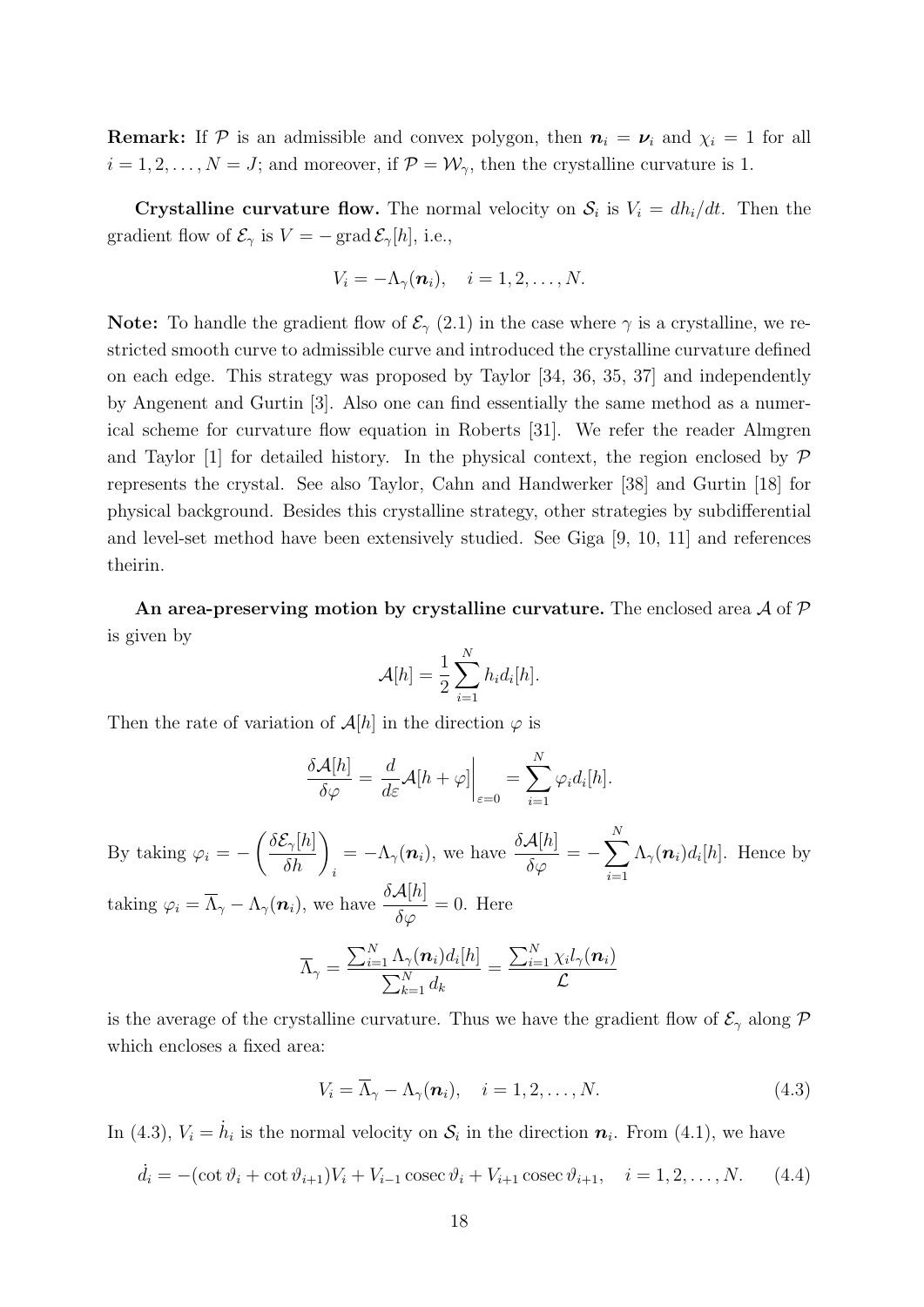Furthermore, by (4.2) we have

$$
\dot{\mathbf{p}}_i = V_i \mathbf{n}_i + \frac{V_{i-1} - (\mathbf{n}_{i-1} \cdot \mathbf{n}_i)V_i}{(\mathbf{n}_{i-1} \cdot \mathbf{t}_i)} \mathbf{t}_i, \quad i = 1, 2, ..., N.
$$
 (4.5)

Note that  $(4.3)$ ,  $(4.4)$  and  $(4.5)$  are equivalent each other.

**Exercise 16** The time derivative of  $\mathcal{E}_{\gamma} = \mathcal{E}_{\gamma}(t)$  and  $\mathcal{A} = \mathcal{A}(t)$  are given by the following equations, respectively:

$$
\frac{d}{dt}\mathcal{E}_{\gamma}(t) = \frac{\delta \mathcal{E}_{\gamma}[h]}{\delta \varphi}\Big|_{\varphi=h} = \sum_{i=1}^{n} \Lambda_{\gamma}(\boldsymbol{n}_{i}) \dot{h}_{i} d_{i} = \sum_{i=1}^{n} \Lambda_{\gamma}(\boldsymbol{n}_{i}) V_{i} d_{i},
$$

$$
\frac{d}{dt}\mathcal{A}(t) = \frac{\delta \mathcal{A}[h]}{\delta \varphi}\Big|_{\varphi=h} = \sum_{i=1}^{n} \dot{h}_{i} d_{i} = \sum_{i=1}^{n} V_{i} d_{i}.
$$

Check the following two basic properties:

$$
\frac{d}{dt}\mathcal{E}_{\gamma}(t) \le 0 \quad \text{and} \quad \frac{d}{dt}\mathcal{A}(t) = 0,
$$

in the case where  $V_i = \overline{\Lambda}_{\gamma} - \Lambda_{\gamma}(\mathbf{n}_i)$ .

**Problem.** For a given essentially admissible closed curve  $\mathcal{P}_0$ , find a family of essentially admissible curves  $\{P(t)\}_{0\leq t < T}$  satisfying (4.3) (or (4.4) or (4.5)) with  $\mathcal{P}(0) = \mathcal{P}_0$ . Since (4.4) are the system of ordinary differential equations, the maximal existence time is positive:  $T > 0$ .

Question. What might happen to  $\mathcal{P}(t)$  as t tends to  $T \leq \infty$ ?

Known results and open problems. See the paragraph of Numerical simulations behind Procedure B in the next section.

#### 5 Numerical scheme

The aims are to construct a numerical scheme which enjoys two basic properties  $d\mathcal{E}_{\gamma}(t)/dt \leq$ 0 and  $d\mathcal{A}(t)/dt = 0$  (see Exercise 16), and to investigate what might happen to solution  $\mathcal{P}(t)$  of the evolution equation (4.3) as t tends to  $T \leq \infty$ . We discretize the system of ordinary equations (4.3) or (4.4) or (4.5) with the initial essentially admissible closed curve  $\mathcal{P}^0 = \mathcal{P}_0$  at the time  $t_0 = 0$ . Let  $m = 0, 1, 2, \ldots$  be a step number. By  $a^m$ , we denote the approximation of  $a(t_m)$  at the time  $t_m = \sum_{i=0}^{m-1}$  $\sum_{i=0}^{m-1} \tau_i$  (the time step  $\tau_m$  will be defined in the following procedure).

**Procedure A (extension of [40])** Fix parameters  $\mu \in [0,1]$  and  $\lambda, \varepsilon \in (0,1)$ . For a given essentially admissible N-sided closed curve  $\mathcal{P}^m = \bigcup_{i=1}^N$  $\sum_{i=1}^N[\boldsymbol{p}_i^m, \boldsymbol{p}_{i+1}^m],$  we define  $\mathcal{P}^{m+1}$  =  $\mathsf{S}^{\mathsf{A},\mathsf{v}}_{\mathsf{B},\mathsf{B}}$  $_{i=1}^N[\bm{p}_i^{m+1}]$  $\left[ n+1 \atop i , \bm{p}_{i+1}^{m+1} \right]$  as follows: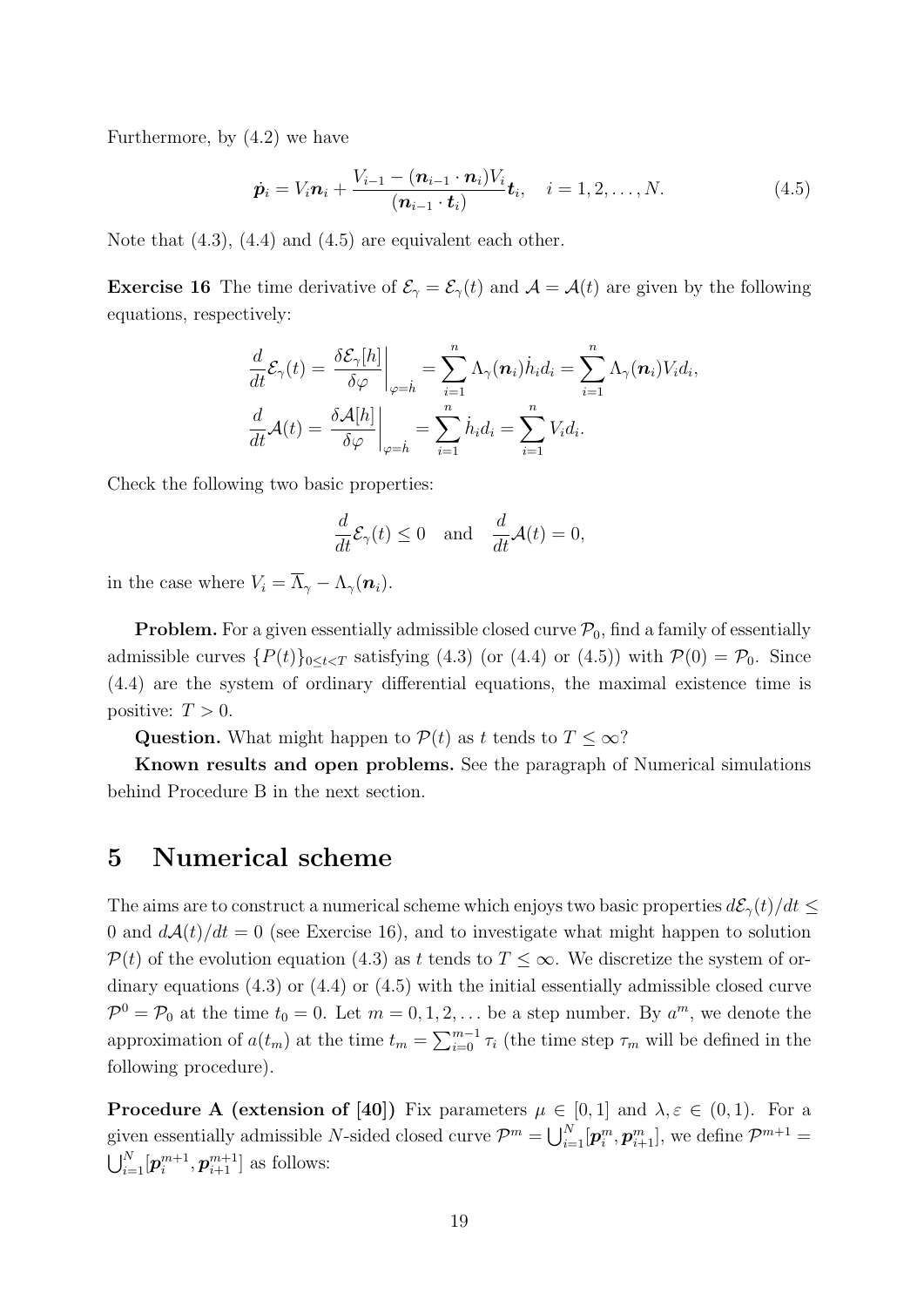- (i) the *i*-th length:  $d_i^m = |\mathbf{p}_{i+1}^m \mathbf{p}_i^m|$  ( $\forall i$ );
- (ii) the *m*-th variable time step:  $\tau_m = \rho (d_{\min}^m)^2/\Delta$ , where  $\rho = \varepsilon (1 - \mu \lambda) \min\{\lambda, 1 - \mu \lambda\}, \ \ \Delta = 2|\chi l_{\gamma}(\boldsymbol{n})|_{\max}(2/|\sin \vartheta|_{\min} + |\tan(\vartheta/2)|_{\max});$
- (iii) the *i*-th length  $d_i^{m+1}$  $\frac{m+1}{i}$ :  $(D_{\tau}d)^m_i = -(\cot \vartheta_i + \cot \vartheta_{i+1})V_i^{m+\mu} + V_{i-1}^{m+\mu}$  $\chi_{i-1}^{m+\mu}$  cosec  $\vartheta_i + V_{i+1}^{m+\mu}$  cosec  $\vartheta_{i+1}$  ( $\forall i$ );
- (iv) the *i*-th hight  $h_i^{m+1}$  $_{i}^{m+1}$ :  $(D_{\tau}h)_{i}^{m} = V_{i}^{m+\mu}$  $\binom{m+\mu}{i}$   $(\forall i)$ ;
- (v) the *i*-th vertex:  $p_i^{m+1} = h_i^{m+1} \mathbf{n}_i + \cdots$  $h_{i-1}^{m+1}-(\boldsymbol{n}_{i-1}\cdot\boldsymbol{n}_{i})h_{i}^{m+1}$ i  $\boldsymbol{n}_{i-1} \cdot \boldsymbol{t}_i$  $\boldsymbol{t}_i\;(\forall i);$
- (vi) the new time:  $t_{m+1} = t_m + \tau_m$ .

Here we have used the notation:  $a_{\min} = \min_i a_i$ ,  $|a|_{\min} = \min_i |a_i|$ ,  $|a|_{\max} = \max_i |a_i|$ , and  $(D_{\tau}a)_i^m = (a_i^{m+1} - a_i^m)/\tau_m.$ 

Two basic properties. One is that the total energy  $\mathcal{E}_{\gamma}^{m}$  is decreasing in steps:  $(D_{\tau} \mathcal{E}_{\gamma})^m \leq 0$  for any  $\mu \in [0,1]$ . The other is that the area enclosed by  $\mathcal{P}^m$ , say  $\mathcal{A}^m$ , is preserved:  $(D_{\tau}A)^m = 0$  if  $\mu = 1/2$ .

**Iteration.** In (iii), if  $\mu \in (0, 1]$ , we solve the following iteration starting from  $z_i^0 = d_i^m$ :

$$
\frac{z_i^{k+1} - z_i^0}{\tau_m} = -(\cot \vartheta_i + \cot \vartheta_{i+1}) \widetilde{V}_i^{m+\mu} + \widetilde{V}_{i-1}^{m+\mu} \csc \vartheta_i + \widetilde{V}_{i+1}^{m+\mu} \csc \vartheta_{i+1},
$$
  

$$
\widetilde{V}_i^{m+\mu} = \frac{\chi_i l_\gamma(\boldsymbol{n}_i)}{\widetilde{d}_i^{m+\mu}} - \frac{\sum_{j=1}^N \chi_j l_\gamma(\boldsymbol{n}_j)}{\sum_{k=1}^N \widetilde{d}_k^{m+\mu}}, \quad \widetilde{d}_i^{m+\mu} = (1-\mu) z_i^0 + \mu z_i^k, \quad k = 0, 1, \dots
$$

Convergence  $\lim_{k\to\infty} z_i^k = d_i^{m+1}$  $i^{m+1}$  and positivity  $d_i^{m+1} \ge (1 - \lambda) d_i^m > 0$  hold for all  $i$  ([40]).

The maximal existence time. Since the above positivity  $d_i^m > 0$  holds, we can keep iterating Procedure A in finitely many steps (even if  $\mathcal{P}^m$  self-intersects at a step m, we can continue). Then the maximal existence time is  $t_{\infty} = \lim_{m \to \infty} \sum_{k=0}^{m} \tau_k$ . Here we have two questions: one is whether  $t_{\infty}$  is finite or not, and the other is what might happen to  $\mathcal{P}^m$  as m tends to infinity. It is known that  $t_{\infty} = \infty$  holds if  $W_{\gamma}$  is an N-sided regular polygon and  $\mathcal{P}^0$  is an admissible convex polygon ([40]).

Extension. At the maximal existence time  $t_{\infty}$ , it is possible that at least one edge, say the *i*-th edge, may disappear. If  $\chi_i = 0$  or  $l_\gamma(\mathbf{n}_i) = 0$ , then  $\mathcal{P}^{\infty}$  is still essentially admissible. Hence we can continue Procedure A starting from the initial curve  $\mathcal{P}^{\infty}$ . In practice, if some edges are small enough, we eliminate them artificially as the following procedure.

**Procedure B** Put a positive parameter  $\delta \ll 1$ . For every step m, do the followings:

(i) define  $D = \min\{d_i^m | \chi_i \neq 0, l_\gamma(n_i) > 0\}$  (this is well-defined);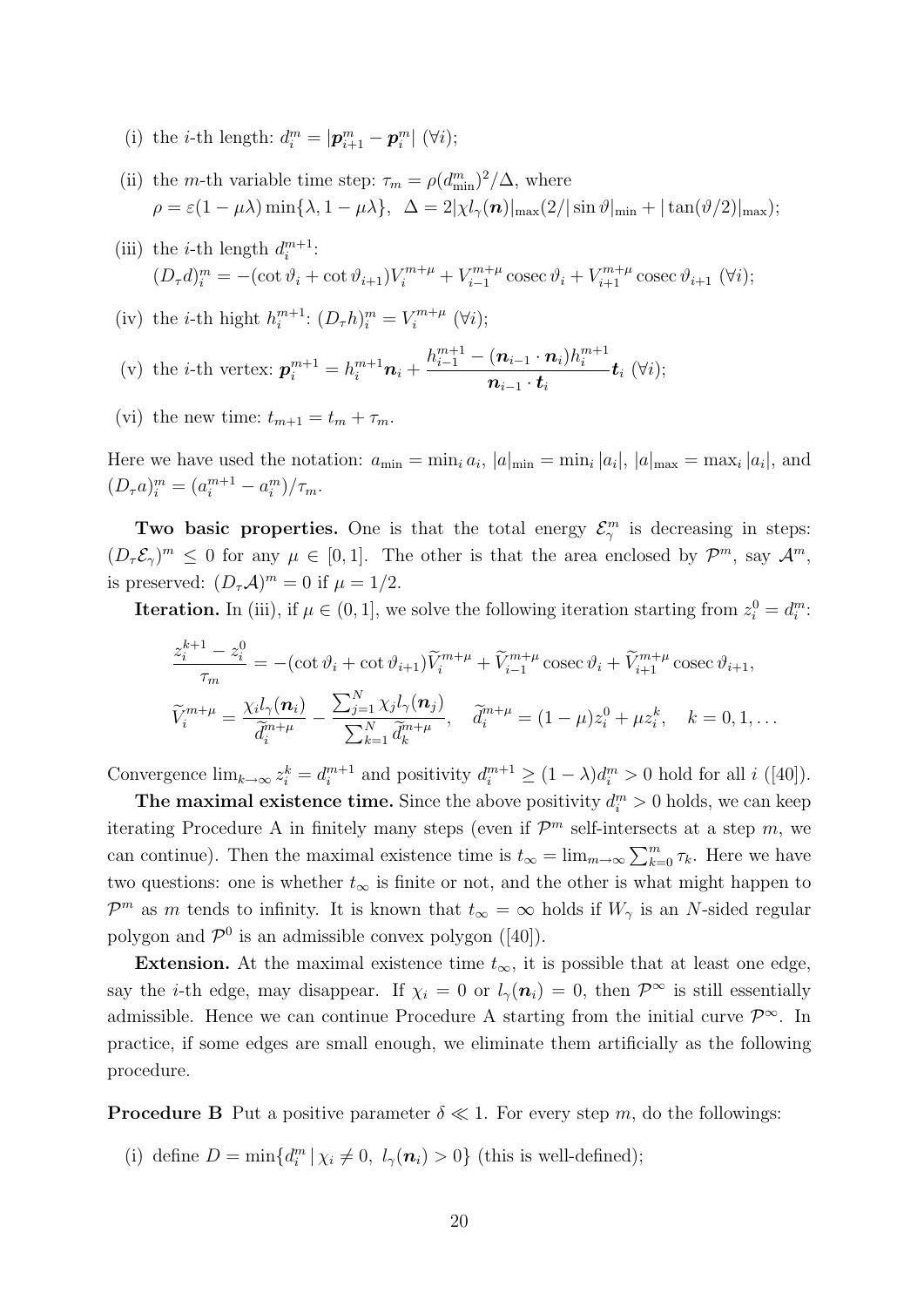- (ii) find the value k such that  $d_k^m = \min\{d_i^m | \chi_i = 0\}$  (if it exists); find the value j such that  $d_j^m = \min\{d_i^m | \chi_i \neq 0, l_\gamma(\mathbf{n}_i) = 0\}$  (if it exists);
- (iii) if k or j exists, check the followings: (a) if  $d_k^m/D < \delta$  and if  $d_k^m \leq d_j^m$  or the value j does not exist, then eliminate the  $k$ -th edge (see Figure 16 (left)); (b) if  $d_j^m/D < \delta$  and if  $d_j^m < d_k^m$  or the value k does not exist, then eliminate the *j*-th edge (see Figure 16 (right)); (c) otherwise, exit from Procedure B;
- (iv) in (iii), if (a) occurred, then do renumbering within the new number  $N := N 2$ ; else if (b) occurred, then do renumbering within the new number  $N := N - 1$ .

Numerical computation will be continued repeating Procedure A and B.



Figure 16: Two types of elimination of some edges in Procedure B (iii). (Left): In the type of (iii) (a), the number of particles decreases from N to  $N-2$ .  $(Right)$ : In the type of (iii) (b), the number of particles decreases from N to  $N-1$ .

Numerical simulations. In the following five figures on each line, from left to right, they indicate  $W_{\gamma}$ ,  $\mathcal{P}^{0}$ ,  $\mathcal{P}^{m_1}$ ,  $\mathcal{P}^{m_2}$ ,  $\mathcal{P}^{m_3}$   $(0 < m_1 < m_2 < m_3)$ .

The case where  $P_0$  is convex and admissible. The solution polygon  $P(t)$  exists globally in time, and  $\mathcal{P}(t)$  converges to  $W_{\gamma}$  as t tends to infinity. See Yazaki [43] in the case  $\gamma = const.$ , and Yazaki [44, PartI] in general. See also Gage [6] for the smooth case. On the convergence between  $\Gamma(t_m)$  and  $\mathcal{P}(t_m)$ , see Ushijima and Yazaki [40].

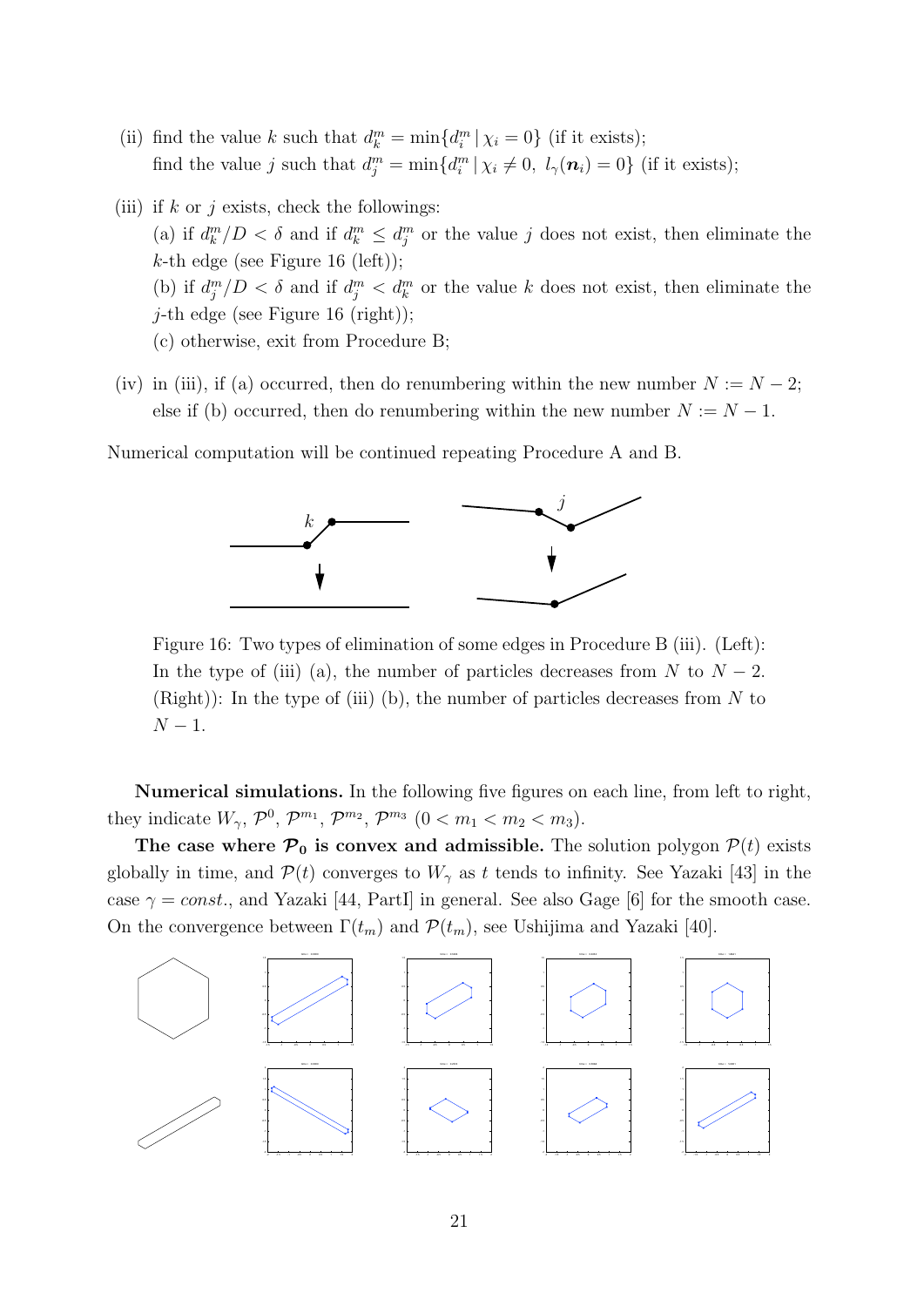The case where  $P_0$  is convex and essentially admissible. By a similar proof as in Yazaki [43] or Yazaki [45], it can be proved that if the maximal existence time  $T < \infty$ and the *i*-th edge disappears as t tends to T, then  $l_{\gamma}(n_i) = 0$ . That is, the normal vector of vanishing edge does not belong to  $\mathcal{N}_{\gamma}$ , and  $\inf_{0 \leq t \leq T} \{d_i(t) | l_{\gamma}(n_i) > 0\} > 0$  holds.



**Open Problems:** For any essentially admissible convex polygon  $\mathcal{P}_0$ , is T a finite value? This is still open. If the answer of this question is yes, then we have the finite time sequence  $T_1 < T_2 < \cdots < T_M$  such that  $\mathcal{P}(T_i)$  is essentially admissible for  $i = 1, 2, \ldots, M - 1$  and  $\mathcal{P}(T_M)$  is admissible. In the general case where  $V_i = g(\mathbf{n}_i, \Lambda_\gamma(\mathbf{n}_i))$  with the condition  $g > 0$ , the answer of the above question is yes. See Yazaki [45]. Note that g does not include  $\overline{\Lambda}_{\gamma}$ .

The case where  $\mathcal{P}_0$  is nonconvex and admissible. The following figure indicates convexified phenomena.



In smooth case, a self-intersection is conjectured in Gage [6], and is proved in Mayer and Simonett [30]. The following figure is a numerical example of self-intersection.



Open Problems: At this stage, we have the following three open problems:

- (1) Does  $P(t)$  become convex in finite time?
- (2) Will the admissibility be preserved?
- (3) Does  $\mathcal{P}(t)$  self-intersect?

We have information related to these three questions. (1) In the case where  $V_i$  $-\gamma(\mathbf{n}_i)|\Lambda_\gamma(\mathbf{n}_i)|^{\alpha-1}\Lambda_\gamma(\mathbf{n}_i)$ , there exist  $\alpha \in (0,1)$ ,  $\gamma$  and  $\mathcal{P}_0$  such that nonconvex solution curve  $\mathcal{P}(t)$  shrinks homothetically, i.e., there exists a nonconvex self-similar solution polygonal curve. See Ishiwata, Ushijima, Yagisita and Yazaki [26]. (2) In the case where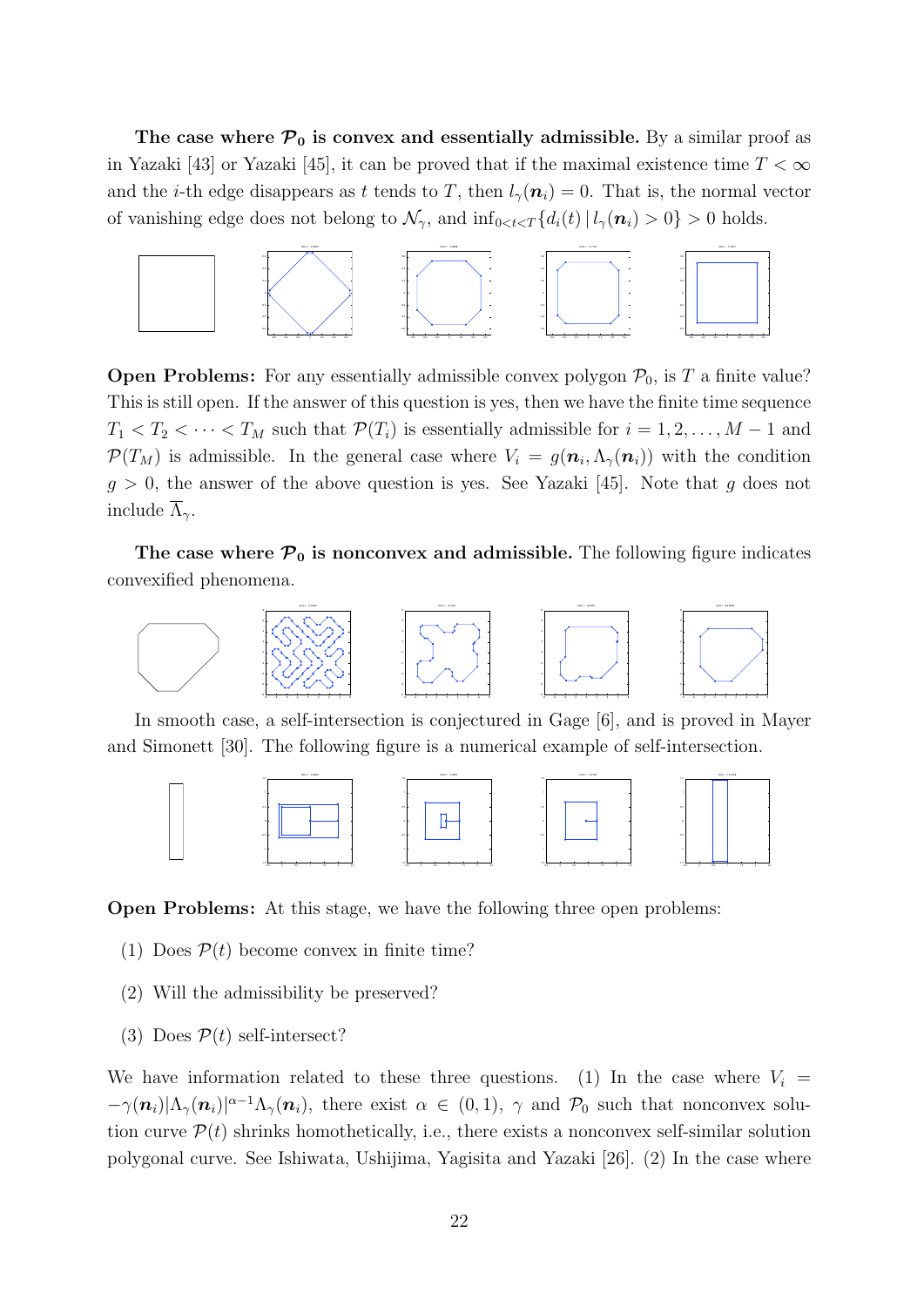$V_i = -a(\mathbf{n}_i)|\Lambda_\gamma(\mathbf{n}_i)|^{\alpha-1}\Lambda_\gamma(\mathbf{n}_i)$ , for any  $\alpha \geq 1$ ,  $a(\cdot)$  and  $\mathcal{P}_0$  if  $\gamma$  is symmetric, then the solution curve keeps admissibility. See Giga and Giga [12]. However, there exist  $\alpha \in (0,1)$ ,  $a(\cdot)$  and  $\mathcal{P}_0$  such that the admissibility collapses in finite time, i.e., we have the examples that admissible nonconvex polygonal curve becomes nonadmissible in finite time. See Hirota, Ishiwata and Yazaki [20, 21]. (3) The above figure indicates the possibility of self-intersection.

# References

- [1] F. Almgren and J. E. Taylor, Flat flow is motion by crystalline curvature for curves with crystalline energies, J. Diff. Geom.  $42$  (1995) 1–22.
- [2] B. Andrews, Singularities in crystalline curvature flows, Asian J. Math. 6 (2002) 101–122.
- [3] S. Angenent and M. E. Gurtin, Multiphase thermomechanics with interfacial structure, 2. Evolution of an isothermal interface, Arch. Rational Mech. Anal. 108 (1989) 323–391.
- [4] S. Angenent and J. J. L Velázquez, Asymptotic shape of cusp singularities in curve shortening, Duke Math. J. 77 (1995) 71–110.
- [5] K.-S. Chou and X.-P. Zhu, A convexity theorem for a class of anisotropic flows of plane curves, Indiana Univ. Math. J. 48 (1999) 139–154.
- [6] M. Gage, On an area-preserving evolution equations for plane curves, Contemporary Math. 51 (1986) 51–62.
- [7] M. Gage and R. S. Hamilton, The heat equation shrinking convex plane curves, J. Diff. Geom. 23 (1986) 69–96.
- [8] Y. Giga, A level set method for surface evolution equations,  $\overline{\text{Sigaku 47}}$  (1995) 321–340; English transl., Sugaku Expositions 10 (1997) 217–241.
- [9] Y. Giga, Interesting diffusion equations, Sūgaku 49 (1997) 193–196. (Japanese)
- [10] Y. Giga, Interface dynamics effects of curvature, Hokkaido University Technical Report Series 56 (1998). (Japanese)
- $[11]$  Y. Giga, Anisotropic curvature effects in interface dynamics, Sūgaku 52 (2000) 113–127; English transl., Sugaku Expositions 16 (2003) 135–152.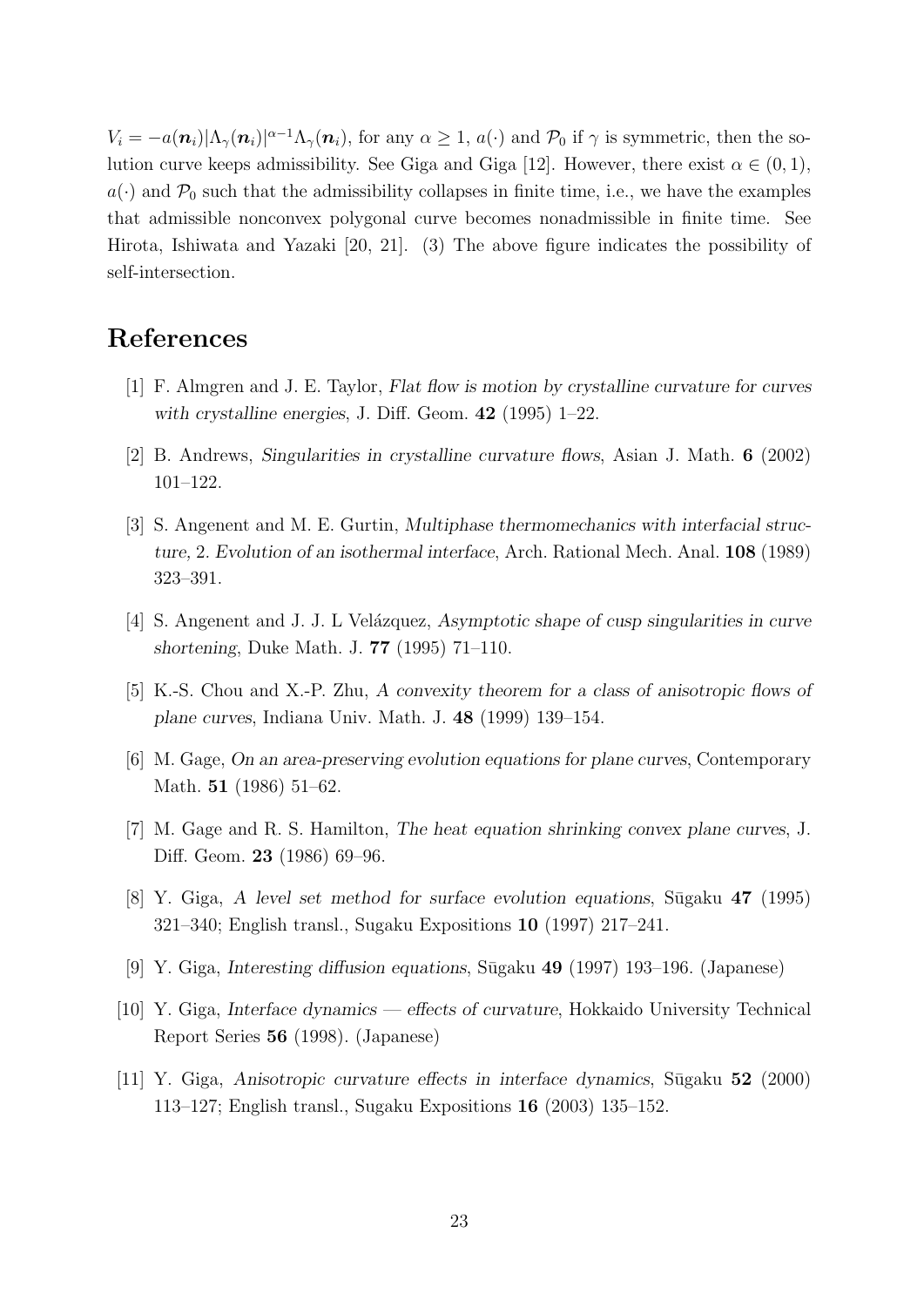- [12] M.-H. Giga and Y. Giga, Crystalline and level set flow convergence of a crystalline algorithm for a general anisotropic curvature flow in the plane, Free boundary problems: theory and applications, I (Chiba, 1999), GAKUTO Internat. Ser. Math. Sci. Appl., Gakkōtosho, Tokyo 13 (2000) 64–79.
- [13] M.-H. Giga, Y. Giga and H. Hontani, Self-similar expanding solutions in a sector for a crystalline flow, SIAM J. Math. Anal. 37 (2006) 1207–1226.
- [14] Y. Giga and M. E. Gurtin, A comparison theorem for crystalline evolution in the plane, Quart. J. Appl. Math. LIV (1996) 727–737.
- [15] Y. Giga and K. Yama-uchi , On a lower bound for the extinction time of surfaces moved by mean curvature, Calc. Var. 1 (1993) 417–428.
- [16] P. M. Gir˜ao, Convergence of a crystalline algorithm for the motion of a simple closed convex curve by weighted curvature, SIAM J. Numer. Anal. 32 (1995) 886–899.
- [17] M. A. Grayson, The heat equation shrinks emmbedded plane curves to round points, J. Diff. Geom. 26 (1987) 285–314.
- [18] M. E. Gurtin, Thermomechanics of evolving phase boundaries in the plane, Oxford, Clarendon Press (1993).
- [19] C. Hirota, T. Ishiwata and S. Yazaki, Some results on singularities of solutions to an anisotropic crystalline curvature flow, Proceedings of the Third Polish-Japanese Days (Chiba, 2004), GAKUTO Internat. Ser. Math. Sci. Appl., Gakkōtosho, Tokyo 23 (2005) 119–128.
- [20] C. Hirota, T. Ishiwata and S. Yazaki, Note on the asymptotic behavior of solutions to an anisotropic crystalline curvature flow, Recent Advances on Elliptic and Parabolic Issues (Editors: Michel Chipot and Hirokazu Ninomiya), Proceedings of the 2004 Swiss-Japan Seminar, World Scientific (2006) 129–143.
- [21] C. Hirota, T. Ishiwata and S. Yazaki, Numerical study and examples on singularities of solutions to anisotropic crystalline curvature flows of nonconvex polygonal curves, Advanced Studies in Pure Mathematics (ASPM); Proceedings of MSJ-IRI 2005 "Asymptotic Analysis and Singularity" (Sendai, 2005) (to appear).
- [22] H. Hontani, M.-H. Giga, Y. Giga and K. Deguchi, Expanding selfsimilar solutions of a crystalline flow with applications to contour figure analysis, Discrete Applied Mathematics **147** (2005) 265–285.
- [23] H. Ishii , G. E. Pires and P. E. Souganidis, Threshold dynamics type approximation schemes for propagating fronts, J. Maht. Soc, Japan 51 (1999) 267–308.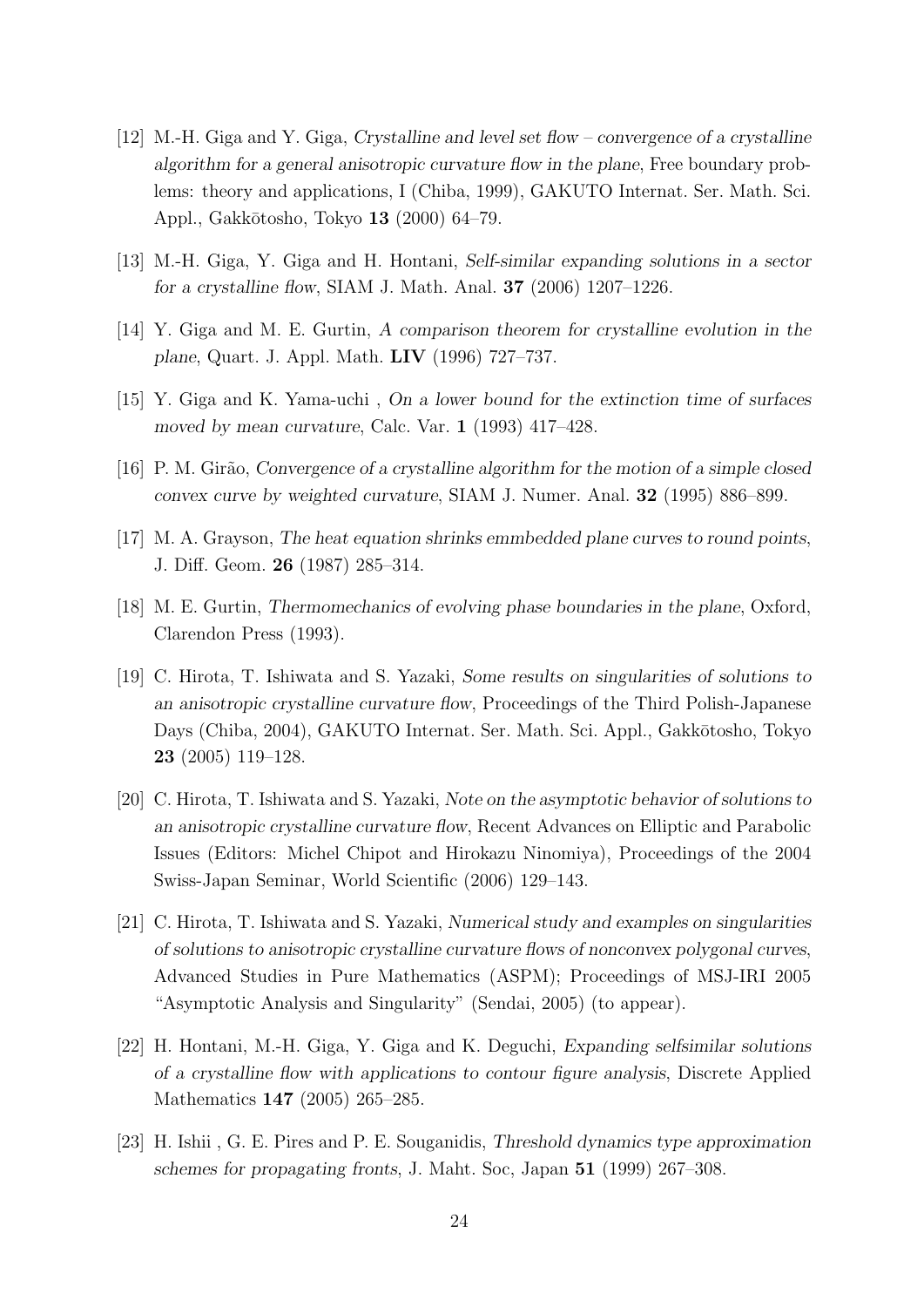- [24] K. Ishii and H. M. Soner , Regularity and convergence of crystalline motion, SIAM J. Math. Anal. 30 (1999) 19–37.
- [25] T. Ishiwata , T. K. Ushijima and S. Yazaki, An eigenvalue problem of the second order difference approximation in a crystalline setting, in preparation.
- [26] T. Ishiwata , T. K. Ushijima , H. Yagisita and S. Yazaki, Two examples of nonconvex self-similar solution curves for a crystalline curvature flow, Proc. Japan Academy 80, Ser. A, No. 8 (2004) 151–154.
- [27] T. Ishiwata and S. Yazaki, On the blow-up rate for fast blow-up solutions arising in an anisotropic crystalline motion, J. Comp. App. Math. 159 (2003) 55–64.
- [28] T. Ishiwata and S. Yazaki, A fast blow-up solution and degenerate pinching arising in an anisotropic crystalline motion, submitted.
- [29] R. Kobayashi and Y. Giga, On anisotropy and curvature effects for growing crystals, Japan J. Indust. Appl. Math. 18 (2001) 207–230.
- [30] U. F. Mayer and G. Simonett, Self-intersections for the surface diffusion and the volume-preserving mean curvature flow, Differential Integral Equations 13 (2000) 1189–1199.
- [31] S. Roberts, A line element algorithm for curve flow problems in the plane, CMA Research Report 58 (1989); J. Austral. Math. Soc. Ser. B 35 (1993) 244–261.
- [32] J. A. Sethian, Level set methods: evolving interfaces in geometry, fluid mechanics, computer vision, and materials science, Cambridge Monographs on Applied and Computational Mathematics 3, Cambridge University Press, Cambridge (1996).
- [33] A. Stancu, Uniqueness of self-similar solutions for a crystalline flow, Indiana Univ. Math. J. 45 (1996) 1157–1174.
- [34] J. E. Taylor, Crystals, in equilibrium and otherwise, videotape of 1989 AMS-MAA lecture, Selected Lectures in Math., Amer. Math. Soc. (1990).
- [35] J. E. Taylor, Constructions and conjectures in crystalline nondifferential geometry, Proceedings of the Conference on Differential Geometry, Rio de Janeiro, Pitman Monographs Surveys Pure Appl. Math. 52 (1991) 321–336, Pitman London.
- [36] J. E. Taylor, Motion by crystalline curvature, Computing Optimal Geometries, Selected Lectures in Math., Amer. Math. Soc. (1991) 63–65 plus video.